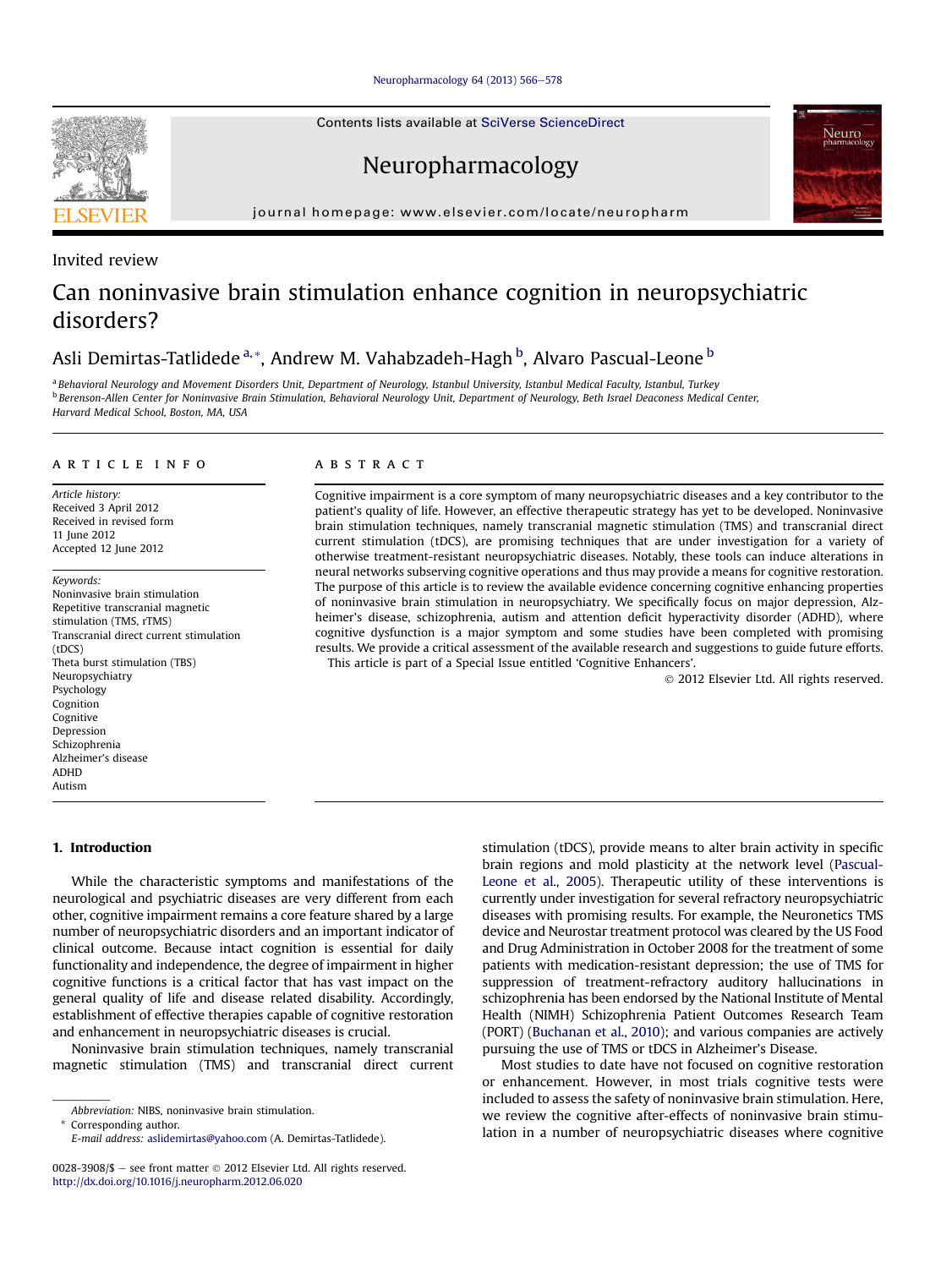dysfunction is a major symptom, focusing on the question of whether TMS and tDCS can enhance specific cognitive skills. An extensive literature search was conducted in the Web of Science and PubMed databases and the English-language articles were located using the following search terms: 'repetitive TMS' or 'rTMS', 'tDCS', 'transcranial direct current stimulation', 'TBS', 'theta burst stimulation' and 'depression' or 'depressive disorder', 'schizophrenia', 'Alzheimer', 'ADHD', 'attention deficit hyperactivity disorder', 'autism', 'ASD', 'asperger' and 'cognition' or 'cognitive', 'neuropsychological test', 'psychology'. The prospective studies on human subjects until March 2012 were included provided that they performed multiple sessions of rTMS, tDCS or TBS and investigated the cognitive effects of an offline paradigm. We present a comprehensive summary of the identified studies, which provide evidence concerning the ability of noninvasive brain stimulation to act as a cognitive enhancer in these neuropsychiatric disorders, and offer suggestions for future investigations targeting therapeutic neuromodulation of cognition in these patient populations.

#### 2. Noninvasive brain stimulation

#### 2.1. Transcranial magnetic stimulation (TMS)

Transcranial magnetic stimulation (TMS) is a major tool used in the field of non-invasive brain stimulation since its introduction by Barker and colleagues in 1985 ([Barker et al., 1985\)](#page-10-0). TMS operates on Faraday's principle of electromagnetic induction by which the transmission of a large, brief pulse of current through loops of copper wire (i.e. magnetic coil) give rise to a fluctuating magnetic field perpendicular to the plane of the coil that subsequently induces an orthogonal electric field. In this way, the magnetic field is used to penetrate highly resistant structures, such as the skull, while the electric field generates secondary currents leading to neuronal activation [\(Kobayashi and Pascual-Leone, 2003](#page-11-0); [Hallett,](#page-11-0) [2007;](#page-11-0) [Wagner et al., 2007\)](#page-12-0). The exact point of stimulation will occur at the location of the maximum spatial derivative of the electric field; i.e. where the intensity of the electric field maximally changes as a function of distance, or where the field encounters a structure with low depolarization threshold (e.g. a bend in the path of neuronal fiber tracts) ([Kobayashi and Pascual-Leone, 2003\)](#page-11-0).

TMS provides a means to measure and modulate the excitability of corticocortical and corticospinal pathways [\(Pascual-Leone et al.,](#page-12-0) [1998;](#page-12-0) [Fitzgerald et al., 2006a](#page-10-0)) and is commonly applied to the motor cortex of humans to induce target muscle activation that can be electrophysiologically recorded as motor evoked potentials (MEPs). TMS applied as a pair of pulses (paired-pulse TMS) separated by a given time interval further allows for the assessment of more cortical-specific excitability ([Chen et al., 1998](#page-10-0); [Kobayashi and](#page-11-0) [Pascual-Leone, 2003](#page-11-0)) and several measures probing cortical inhibition, namely short-interval intra-cortical inhibition (SICI) ([Kujirai](#page-11-0) [et al., 1993](#page-11-0)), long-interval intracortical inhibition (LICI) [\(Valls-Solé](#page-12-0) [et al., 1992\)](#page-12-0) and cortical silent period (CSP) ([Cantello et al., 1992\)](#page-10-0), which may provide key information regarding  $GABA_A$  and  $GABA_B$ functioning. Both single and paired-pulse TMS measures have been evaluated in various neuropathologies, such as epilepsy, stroke, and traumatic brain injury, underscoring their great potential to contribute to the realm of clinical diagnostics [\(Kobayashi and](#page-11-0) [Pascual-Leone, 2003;](#page-11-0) [Rotenberg, 2010;](#page-12-0) [Demirtas-Tatlidede et al.,](#page-10-0) [2012\)](#page-10-0). TMS not only allows for the assessment of cortical excitability, but when applied in a repetitive paradigm, known as repetitive transcranial magnetic stimulation (rTMS), it can be used to evaluate and guide neuronal plasticity. rTMS enables the usedependent modulation of brain excitability via mechanisms related to long-term potentiation (LTP) and long-term depression (LTD) ([Ziemann et al., 2001](#page-12-0); [Hoogendam et al., 2009](#page-11-0)). These effects last beyond the train of stimulation itself and may be affected by the magnitude and duration of stimulation as well as the state of activity in the stimulated brain region ([Silvanto and Pascual-Leone,](#page-12-0) [2008\)](#page-12-0). Presumably, these after-effects represent changes in neuronal plasticity, which can have immense therapeutic potential in neuropsychiatric diseases that feature over- or under-activation of brain regions ([Fregni and Pascual-Leone, 2007](#page-11-0); [Miniussi et al.,](#page-11-0) [2008;](#page-11-0) [Schönfeldt-Lecuona et al., 2010](#page-12-0)).

Repetitive TMS protocols are defined by the frequency and pattern of stimulation. In most subjects, low frequency (i.e.  $0.2-1$  Hz) rTMS leads to reduction of excitability in the targeted cortical region, while higher frequency  $(5-20$  Hz) frequently enhances brain excitability [\(Hallett, 2007\)](#page-11-0). In the context of cognition, it is important to note that high frequency rTMS increases the GABA-mediated cortical inhibition (SICI) and silent period duration [\(Daskalakis et al., 2006\)](#page-10-0). This neurophysiological effect is proposed to underlie the cognitive facilitating effects of rTMS because mental performance and cognitive functioning have been linked to cortical inhibitory processes and synchrony of the neural activity, which largely depend on GABAergic interneurons. One other form of rTMS, known as theta burst stimulation (TBS), was designed to mimic traditional paradigms of LTP and LTD induction in ex vivo models ([Huang et al., 2005](#page-11-0)). TBS consists of 3 pulses at 50 Hz repeated at 200 ms intervals. When applied intermittently (iTBS) cortical excitability can be enhanced, while application in a continuous fashion (cTBS) results in suppression of excitability. These effects of TBS are more prominent and longer lasting than those induced by conventional trains of rTMS.

While the neurobiological substrates of rTMS effects remain insufficiently understood, human and animal models are providing valuable insights. Acute, transient changes in neuronal activity resulting from TMS appear to be secondary to shifts in the ionic equilibrium around cortical neurons or the storage of charge directly from stimulation ([Ridding and Rothwell, 2007\)](#page-12-0). More lasting effects, however, are considered to occur via use-dependent mechanisms of plasticity, including synaptic modifications, i.e. LTP and LTD. [Huang et al. \(2007\)](#page-11-0) demonstrated the occlusion of both the facilitatory and inhibitory forms of TBS with a NMDA receptor antagonist, memantine. [Teo et al. \(2007\)](#page-12-0) further validated the dependency of TBS after-effects on NMDA receptor activity, when they showed that iTBS effects could be reversed in the presence of the NMDA receptor partial agonist, p-cycloserine [\(Teo et al., 2007;](#page-12-0) [Cardenas-Morales et al., 2010\)](#page-10-0). However the unpredictable direction of the effects of D-cycloserine in this case suggests that the after-effects of TBS may be the result of simultaneous excitatory and inhibitory processes, which may behave asymmetrically when pharmacologically challenged [\(Teo et al., 2007\)](#page-12-0). [Stagg et al. \(2009\)](#page-12-0) subsequently showed, using magnetic resonance spectroscopy, that cTBS induces increased GABAergic interneuronal activity suggesting a process of LTD, dependent upon both NMDA and GABAergic inputs. Further support for the role of GABAergic interneuronal activity comes from the robust effects of iTBS and cTBS on measures of intracortical inhibition; namely, short-interval intracortical inhibition (SICI) [\(Suppa et al., 2008\)](#page-12-0). It is also interesting to note that the theta-frequency of TBS matches the duration of cortical  $GABA_B$  inhibition making it plausible that TBS may promote the upregulation of excitatory synaptic connections (i.e. LTP) by reducing the efficacy of inhibitory cortical inputs ([Thickbroom, 2007\)](#page-12-0). Through animal experiments, [Tokay et al., 2009](#page-12-0) sought to replicate the classic in vitro hippocampal slice preparation for tetanic induction of LTP with the substitution of high-frequency magnetic stimulation (HFMS) for the tetanic electrical stimulus. They found that HFMS was indeed capable of inducing hippocampal LTP, a process reversible by the NMDA antagonist, AP5.

Human studies using rTMS/EEG paradigms have further alluded to the potential mechanisms of rTMS induced long-lasting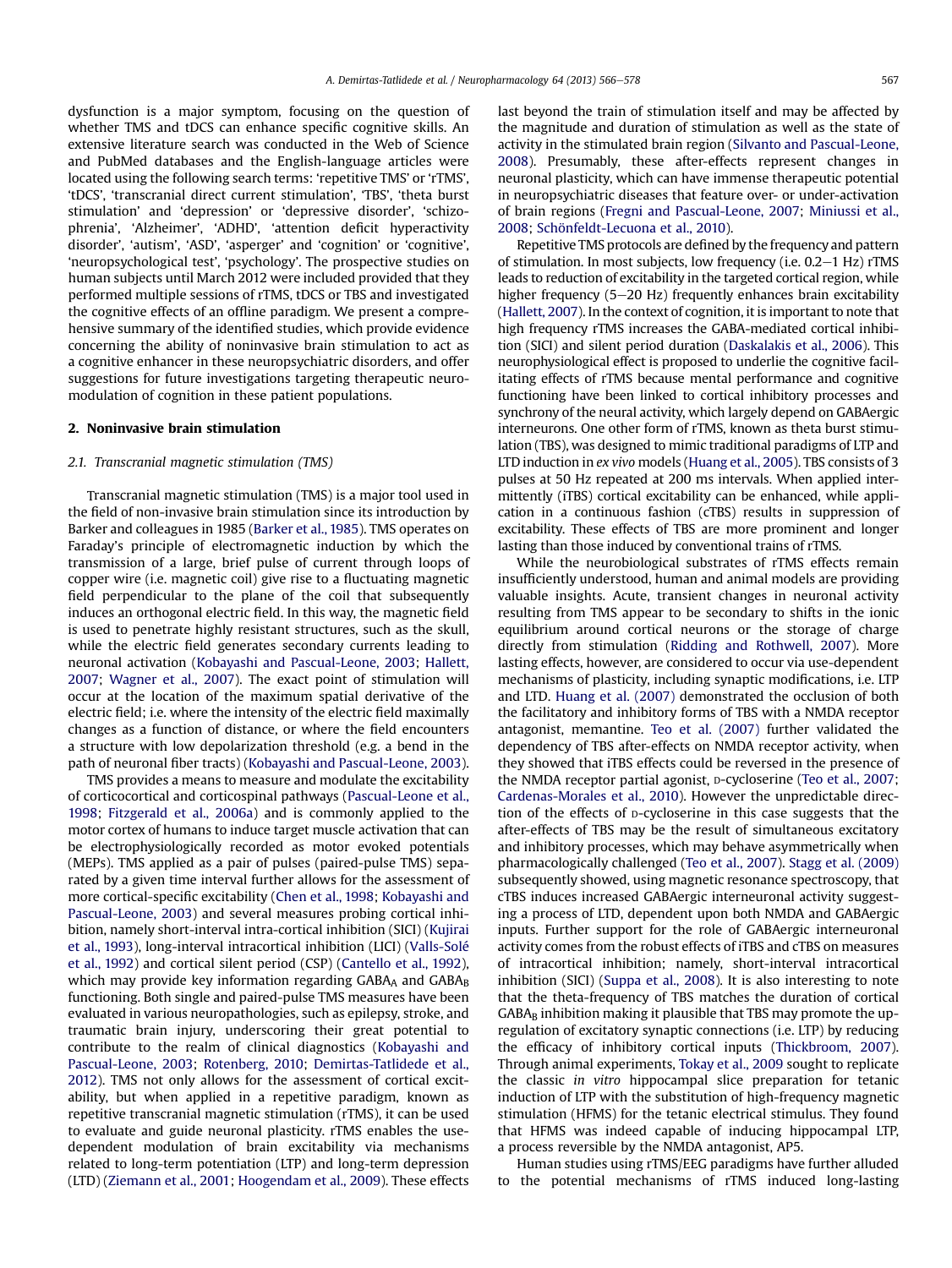after-effects with cortical oscillations playing an important role. Cortical oscillatory activity occurs in a number of frequency bands, including delta (0.5-4 Hz), theta (4-8 Hz), alpha (8-13 Hz), beta  $(13-30$  Hz), and gamma  $(30-80$  Hz) [\(Sokhadze et al., 2009\)](#page-12-0). This activity can be evaluated via measures of event related power, a function of regional oscillatory activity, and event related coherence, a reflection of interregional connectivity. These synchronized oscillations are molded by GABAergic interneurons, which play key role in sustaining the control of the neural cell firing and the gating of information. A number of reports have shown acute alterations in this cortical oscillatory activity in the setting of rTMS. [Fuggetta](#page-11-0) [et al. \(2008\)](#page-11-0) showed that 5 Hz rTMS applied to the left primary motor cortex could achieve synchronization of cortical oscillations in the alpha and beta frequency domains. This work served as a demonstration of the effect of rTMS on regional and interregional synaptic transmission via the induction of cortical oscillations. More recent work by [Azila Noh and Fuggetta \(in press\)](#page-10-0) demonstrated broader effects of high frequency rTMS (11 Hz) on theta, mu, and beta frequency bands. [Sokhadze et al. \(2009\)](#page-12-0) further applied these techniques to demonstrate the potential therapeutic benefit of rTMS in autism to provide a means of altering neuronal plasticity through a presumed mechanism of enhanced cortical gamma oscillations. Altogether these findings support TMS as a tool for in vivo real-time evaluation and manipulation of neuronal plasticity via mechanisms of LTP and LTD.

Extensive research in the last decade has provided considerable evidence that rTMS is reasonably safe with mild side effects when performed in compliance with the recommended safety guidelines ([Wassermann, 1998](#page-12-0); [Rossi et al., 2009](#page-12-0)). Most frequent side effects include mild headache responsive to common analgesics, local pain or paresthesias in the stimulated region, neck pain, tooth pain, transient changes in audition and syncope ([Machii et al., 2006\)](#page-11-0). Induction of a seizure is a possible serious adverse effect, but is a very rare phenomenon when the investigators strictly adhere to the recommended guidelines ([Machii et al., 2006;](#page-11-0) [Rossi et al.,](#page-12-0) [2009](#page-12-0)).

The heterogeneity of individual responses to TMS appears certainly multifactorial, but has interestingly been linked to some genetic polymorphisms in genes crucial to the processes of neuronal plasticity. [Kleim et al. \(2006\)](#page-11-0) looked at healthy subjects with a Val66Met polymorphism (rs6265) in the brain-derived neurotrophic factor (BDNF) gene, which leads to reduced BDNF expression, and found reduced motor cortical plasticity in response to training [\(Bramham and Messaoudi, 2005\)](#page-10-0). It is possible that these polymorphisms may also lead to maladaptive plasticity in development, aging, and neuronal injury [\(Pascual-Leone et al.,](#page-12-0) [2011\)](#page-12-0). Another candidate, which may influence the network plasticity is the apolipoprotein E susceptibility gene located on chromosome 19. As we gain further insight from pharmacogenomic studies the refinement of therapeutic interventions based upon genetic screening may soon be commonplace.

#### 2.2. Transcranial direct current stimulation (tDCS)

Another major tool in the realm of non-invasive brain stimulation is tDCS. tDCS modulates brain excitability via the application of lowamplitude  $(0.5-2 \text{ mA})$  direct current through scalp electrodes ([Wagner et al., 2007;](#page-12-0) [Nitsche et al., 2003a](#page-12-0)). This current, through its effects on resting membrane potentials, can lead to increased or decreased neuronal excitability depending upon the polarity and spatial arrangement of the electrodes. Earlier reports by Nitsche and colleagues demonstrated the capacity of tDCS to modulate motor cortical excitability [\(Nitsche and Paulus, 2000\)](#page-12-0). Anodal tDCS is capable of enhancing excitability as evaluated by TMS-elicited MEP amplitudes. Generally, cortical excitability is increased under the tDCS anode and decreased under the cathode. tDCS provides a unique stimulation paradigm that influences spontaneous neuronal activity as opposed to directly causing neuronal activation as with TMS and transcranial electrical stimulation (TES) [\(Wagner et al., 2007](#page-12-0)). The duration of tDCS after-effects outlasts the stimulation and is largely a function of the intensity and duration of tDCS application [\(Nitsche](#page-12-0) [and Paulus, 2001\)](#page-12-0). Additional reports suggest that weekly repeated tDCS sessions might further increase the duration of its effects on behavioral outcomes ([Boggio et al., 2007a\)](#page-10-0).

Short-term effects of tDCS are thought to occur via non-synaptic mechanisms by depolarization of resting membrane potentials ([Nitsche et al., 2003a](#page-12-0); [Priori, 2003\)](#page-12-0). Long-term effects are believed to occur through NMDA-dependent mechanisms, similar to LTP and LTD. [Liebetanz et al. \(2002\)](#page-11-0) tested the dependence of tDCS on glutamatergic signaling and changes in membrane potential. They found that dextromethorphan, a NMDA antagonist, could occlude the after-effects of either polarity of stimulation while carbamazepine, a sodium channel blocker, impaired only the anodal effects, suggesting a more specific reliance upon membrane potential depolarization for the tDCS under the anode [\(Liebetanz et al., 2002](#page-11-0); [Priori, 2003\)](#page-12-0). Together these data suggest that the after-effects of tDCS may be consistent with use-dependent synaptic plasticity; i.e. LTP and LTD. Furthermore, reports have demonstrated its utility in the facilitation of several cognitive domains, such as implicit motor learning and visuo-motor learning [\(Antal et al., 2004](#page-10-0); [Nitsche et al.,](#page-12-0) [2003b\)](#page-12-0), indicating its potential for modulation of behavior through modulation of neurotransmitter-dependent plasticity on the network level.

The safety profile of tDCS is quite favorable, as many studies have failed to demonstrate lasting adverse effects. Nitsche and Paulus measured neuron specific enolase (NSE), a marker of neuronal injury, following up to 13 min of 1 mA tDCS and demonstrated no change in NSE levels ([Nitsche and Paulus, 2001](#page-12-0)). Commonly reported adverse effects include fatigue (35%), mild headache (11.8%), nausea (2.9%), and a transient tingling, itching, and/or redness in the region of stimulation [\(Nitsche et al., 2003c;](#page-12-0) [Poreisz et al., 2007](#page-12-0)). Measurements related to the safety of electrical stimulation include the current density (A/cm<sup>2</sup>), total charge (C/cm<sup>2</sup>), charge per phase ( $\mu$ C), and charge density ( $\mu$ C/cm<sup>2</sup>). However, without an established criterion specifically for maximum stimulation amplitude, the establishment of an objective safety threshold has been difficult to define.

Combination of tDCS with other interventions can be achieved with relative ease given the highly portable nature of tDCS devices and simplicity of application. To date, a number of studies have looked at the utility of tDCS-induced neuronal modulation coupled with physical and occupational rehabilitation [\(Lindenberg et al.,](#page-11-0) [2010\)](#page-11-0). Overall, tDCS has a number of properties that make it well suited for translational clinical applications in cognitive rehabilitative settings. As we gain further insight into its actions on neuronal plasticity and its underlying pharmacology, tDCS holds great potential to enhance functional improvements beyond our current means when integrated with traditional methods for rehabilitation, cognitive therapy, psychotherapy, or computerbased and gaming interventions.

#### 3. Noninvasive brain stimulation for cognitive enhancement in neuropsychiatric disorders

#### 3.1. Depression

Major depression is a mood disorder characterized by affective, behavioral and cognitive dysfunction. Functional neuroimaging studies in depression generally demonstrate reduced activity in prefrontal cortex, especially in, left more so than right, Brodman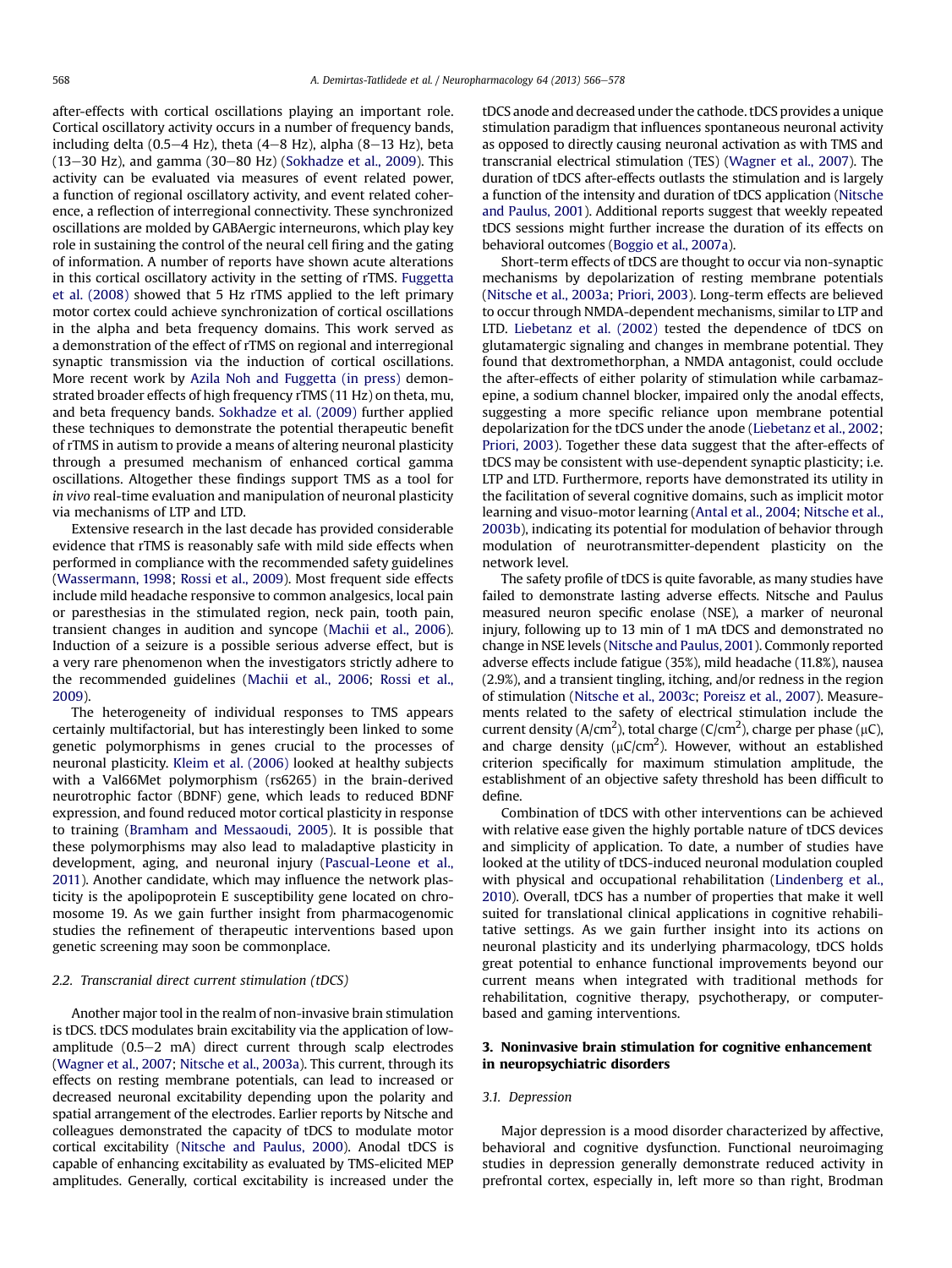areas BA 9 and BA 46 ([Fitzgerald et al., 2006b](#page-10-0)), and abnormal activation in a cortico-subcortical network, which comprises the subgenual and anterior cingulate cortices. As such, the rationale of initial rTMS studies was to increase the activity over the left dorsolateral prefrontal cortex (DLPFC) using high frequency rTMS ([Pascual-Leone et al., 1996\)](#page-12-0). The acute and long-term antidepressant efficacy of this approach has been subsequently confirmed by numerous trials (O'[Reardon et al., 2007;](#page-12-0) [Demirtas-Tatlidede et al.,](#page-10-0) [2008;](#page-10-0) for a review see [Schönfeldt-Lecuona et al., 2010\)](#page-12-0). Further, decreasing right DLPFC activity via low frequency rTMS has also been tested and found to be effective, presumably due to increased activity in the left DLPFC by way of transcallosal connections. These two approaches presently appear to promote the reestablishment of the balance in malfunctioning bi-hemispheric networks.

A number of randomized, sham-controlled trials (RCT), which primarily aimed to investigate the antidepressant efficacy of rTMS, also looked into the effects of rTMS on cognitive performance ([Avery et al., 1999,](#page-10-0) [2006;](#page-10-0) [Padberg et al., 1999;](#page-12-0) [Loo et al., 2001;](#page-11-0) [Moser et al., 2002](#page-11-0); [Höppner et al., 2003](#page-11-0); [Loo et al., 2003](#page-11-0); [Hausmann](#page-11-0) [et al., 2004](#page-11-0); [Mosimann et al., 2004](#page-11-0); [Januel et al., 2006;](#page-11-0) [Janicak et al.,](#page-11-0) [2008;](#page-11-0) [Mogg et al., 2008](#page-11-0); [Schutter et al., 2010\)](#page-12-0) [\(Table 1](#page-4-0)). Among these 13 trials, 8 did not report significant differences between active- and sham-rTMS groups in regards to cognitive functions (see table for details of the rTMS protocols). Of note, one of these trials ([Avery et al., 1999](#page-10-0)) reported improvement in several of the administered cognitive tasks, however, the sample size was very small and none of these effects reached statistical significance.

Two RCTs studies reported improvements in verbal memory [\(Padberg et al., 1999](#page-12-0); [Hausmann et al., 2004](#page-11-0)). [Padberg et al. \(1999\)](#page-12-0) compared the efficacy of high frequency and low frequency rTMS over the left DLPFC with sham controls and the cognitive improvement was detected following high frequency stimulation of the DLPFC. [Hausmann et al. \(2004\)](#page-11-0) also reported an improvement in verbal memory after pooling two active treatment groups (left DLPFC 20 Hz rTMS, and left 20 Hz combined with right 1 Hz DLPFC rTMS).

[Moser et al. \(2002\)](#page-11-0) conducted a RCT specifically focused on cognition with the hypothesis that active rTMS would result in significant changes in executive function compared to sham rTMS in patients with depression. Elderly patients with a mean age of 60 underwent 5 consequent sessions of 20 Hz rTMS targeting the anterior portion of the middle frontal gyrus using neuronavigation. The real rTMS group showed a significant improvement in a specific aspect of executive functioning (Trail making-B) regardless of changes in mood. [Höppner et al. \(2003\)](#page-11-0) used the other approach and found a main effect of real TMS condition vs. sham on psychomotor speed and concentration when stimulation was applied at 1 Hz over the right DLPFC.

More recently, [Schutter et al. \(2010\)](#page-12-0) used a different paradigm in a double-blind, sham-controlled study and tested the efficacy of 10 sessions of 2-Hz rTMS over the right parietal cortex in patients with depression. Real rTMS resulted in significantly higher sensitivity for recognizing angry facial expressions over sham rTMS. Further, this effect showed correlation with the percentage decrease in depression scores, providing support for the cognitive neuropsychological hypothesis of antidepressant action in rTMS treatment.

Regarding depression in the context of other neurological diseases, two randomized, sham-controlled studies have been performed. [Jorge et al. \(2004\)](#page-11-0) investigated the effects of 10 sessions of 10 Hz rTMS applied over the left DLPFC in patients with poststroke depression. While the authors reported a trend towards general cognitive improvement, there were no significant effects between active and sham groups. In the same way, [Boggio et al.](#page-10-0) [\(2005\)](#page-10-0) performed 10 sessions of rTMS over the left DLPFC to treat depression in patients with Parkinson's disease, and specifically investigated the cognitive effects. The authors compared the effects of real 15 Hz rTMS and placebo drug with sham TMS and fluoxetine. Both groups showed antidepressant benefits, and improvements in executive functions and visuospatial ability domains and no difference were detected between the two groups. The authors concluded that rTMS could improve cognitive functions similar to fluoxetine in Parkinson's disease.

ECT is a well-established therapy for medication-resistant depression, which may result in cognitive worsening, especially in the domain of memory. Five studies compared the cognitive side effects of rTMS and ECT in patients with refractory depression and all these studies applied 10 Hz rTMS to the left DLPFC between 90 and 110% MT intensities (O'[Connor et al., 2003](#page-12-0); [Schulze-Rauschenbach](#page-12-0) [et al., 2005;](#page-12-0) [Rosa et al., 2006](#page-12-0); [Eranti et al., 2007;](#page-10-0) [McLoughlin et al.,](#page-11-0) [2007](#page-11-0)). Three of these studies found no deleterious effect of rTMS on cognitive functions [\(Rosa et al., 2006;](#page-12-0) [Eranti et al., 2007](#page-10-0); [McLoughlin](#page-11-0) [et al., 2007\)](#page-11-0). The remaining studies reported cognitive improvements. O'[Connor et al. \(2003\)](#page-12-0) detected mild improvements in working memory and retrograde memory in the rTMS group. [Schulze-Rauschenbach et al. \(2005\)](#page-12-0) reported cognitive improvements in measures of long-term memory recall or recognition and the subjective memory rating following rTMS, while no changes were present for non-memory measures. Specifically, this study performed two or three rTMS sessions per week with a mean of 10.8 treatments, in an attempt to make ECT and rTMS frequencies comparable.

With respect to non-controlled studies, we identified 2 intraindividual cross-over studies, both of which specifically focused on the cognitive side effects of 10 consecutive sessions of 20 Hz rTMS and 1 Hz rTMS over the left DLPFC ([Little et al., 2000;](#page-11-0) [Speer](#page-12-0) [et al., 2001\)](#page-12-0). No cognitive decline was present in either study. [Little et al. \(2000\)](#page-11-0) reported an improvement in list recall following both 20 Hz and 1 Hz rTMS stimulation, whereas Speer and colleagues did not find any significant differences between 20 Hz, 1 Hz and sham stimulation. A randomized double-blind study by [Fitzgerald et al. \(2009\)](#page-11-0) compared the antidepressant effects of high frequency rTMS over the left DLPFC and low frequency rTMS over the right DLPFC. The authors applied 15 sessions of rTMS over three weeks with an option to cross over to the other treatment type if the antidepressant effect was  $<$ 30%; 8 patients crossed over to the other active treatment. They reported an improvement in immediate verbal memory and verbal fluency, independent of the type of TMS received. In another randomized double-blind study, [Shajahan](#page-12-0) [et al. \(2002\)](#page-12-0) investigated the cognitive effects of 20 Hz, 10 Hz and 5 Hz rTMS applied over the left DLPFC. Following 10 days of stimulation, the pooled data revealed improvements in digit span forward and a sub-item of Test of Everyday attention.

With regard to open studies, all of the open studies investigating the cognitive effects of rTMS in depression stimulated the left DLPFC via high frequency rTMS ([Triggs et al., 1999;](#page-12-0) [Martis et al.,](#page-11-0) [2003;](#page-11-0) [Fabre et al., 2004;](#page-10-0) O'[Connor et al., 2005;](#page-12-0) [Kuroda et al.,](#page-11-0) [2006;](#page-11-0) [Bloch et al., 2008;](#page-10-0) [Vanderhasselt et al., 2009](#page-12-0); [Holtzheimer](#page-11-0) [et al., 2010;](#page-11-0) [Harel et al., 2011,](#page-11-0) [in press](#page-11-0); [Leyman et al., 2011\)](#page-11-0). Notably, most of these trials reported improvements in one or more cognitive domains. These domains comprise verbal fluency ([Triggs](#page-12-0) [et al., 1999;](#page-12-0) [Fabre et al., 2004\)](#page-10-0), attentional control [\(Vanderhasselt](#page-12-0) [et al., 2009\)](#page-12-0), reaction time (O'[Connor et al., 2005;](#page-12-0) [Bloch et al.,](#page-10-0) [2008;](#page-10-0) [Vanderhasselt et al., 2009](#page-12-0)), executive functions/working memory [\(Martis et al., 2003;](#page-11-0) [Bloch et al., 2008](#page-10-0)), procedural learning (O'[Connor et al., 2005\)](#page-12-0), language [\(Triggs et al., 1999](#page-12-0)), memory ([Triggs et al., 1999;](#page-12-0) [Martis et al., 2003;](#page-11-0) [Fabre et al., 2004;](#page-10-0) [Kuroda](#page-11-0) [et al., 2006,](#page-11-0)), motor speed [\(Martis et al., 2003](#page-11-0)), global cognitive functioning ([Holtzheimer et al., 2010\)](#page-11-0) and emotional processing ([Leyman et al., 2011](#page-11-0)) (see [Table 1](#page-4-0) for details).

Finally, in regards to tDCS, five studies have searched for longterm cognitive effects in patients with depression. [Fregni et al.](#page-11-0) [\(2006\)](#page-11-0) administered 5 daily sessions of tDCS at 1 mA with the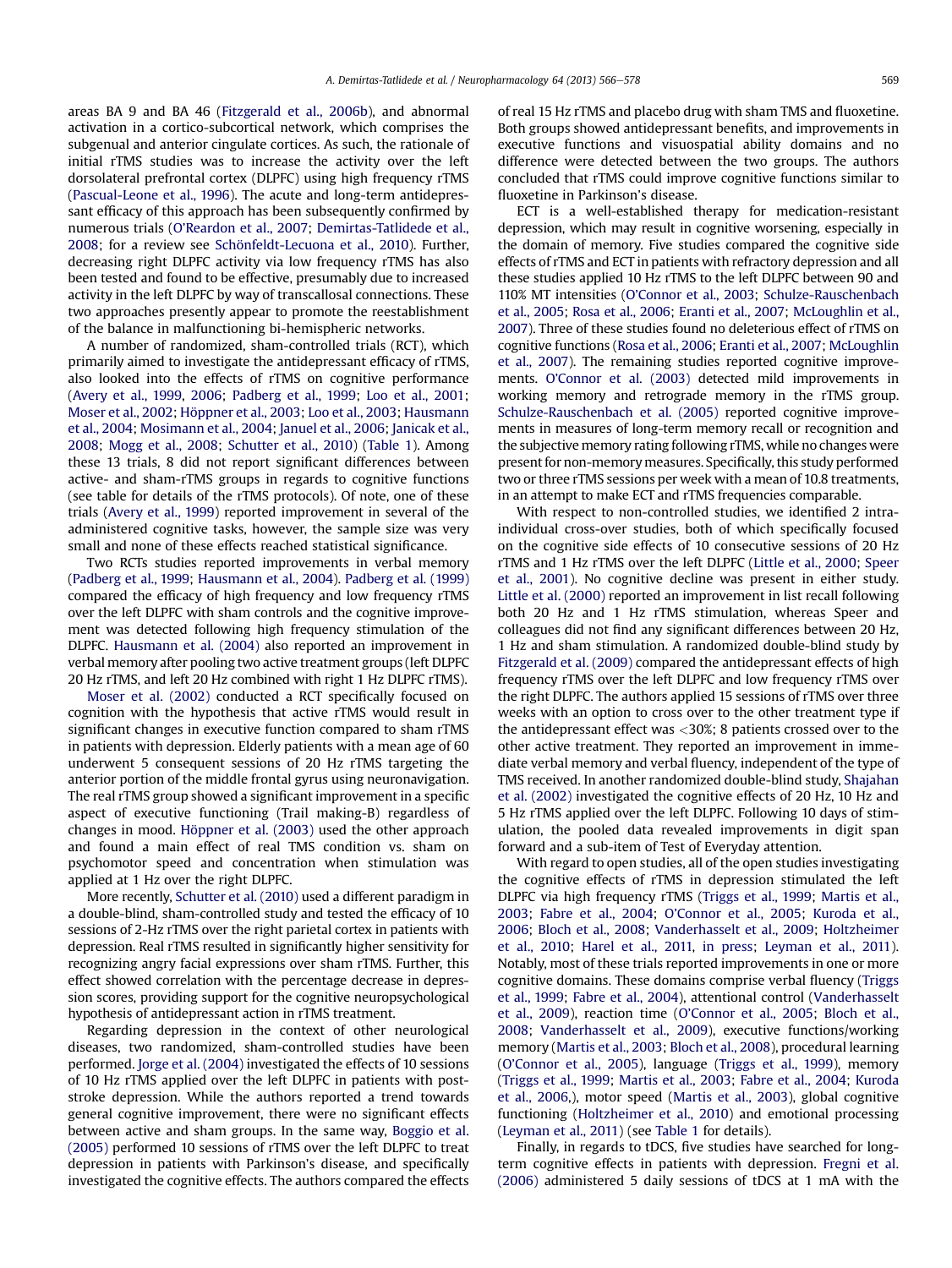#### <span id="page-4-0"></span>Table 1

Noninvasive brain stimulation studies investigating cognitive after-effects in depression.

| Study                                | ${\bf N}$<br>design    | Stimulation<br>site                   | Stimulation<br>intensity/frequency                                   | # Sessions/time                  | Cognitive measures                                                                                                                                               | Cognitive enhancement                                                                  |
|--------------------------------------|------------------------|---------------------------------------|----------------------------------------------------------------------|----------------------------------|------------------------------------------------------------------------------------------------------------------------------------------------------------------|----------------------------------------------------------------------------------------|
| rTMS                                 |                        |                                       |                                                                      |                                  |                                                                                                                                                                  |                                                                                        |
| Avery et al., 1999                   | 4/2<br>RCT             | L DLPFC                               | 1.80% MT, 10 Hz                                                      | $10/16$ days                     | Digit span, digit symbol,<br>RVLT, COWAT, TMT A/B,                                                                                                               | No effect                                                                              |
| Padberg et al., 1999                 | 6/6/6<br>RCT           | L DLPFC                               | 1.90% MT, 10 Hz<br>2.90% MT, 0.3 Hz                                  | $5/1$ week                       | Stroop<br>Verbal learning task, three<br>(simple, choice, paradoxical                                                                                            | Verbal memory (verbal<br>learning task, 10 Hz group)                                   |
| Triggs et al., 1999                  | 10<br>open             | L DLPFC                               | 3. Sham<br>1.80% MT, 20 Hz                                           | $10/2$ weeks                     | choice) reaction tasks<br>HVLT, Digit span F/B,<br>COWAT, BNT                                                                                                    | Verbal fluency (immediate<br>and at 3 months); language,                               |
| Little et al., 2000                  | 10<br>crossover        | L DLPFC                               | 1.80% MT, 20 Hz<br>2.80% MT, 1 Hz                                    | $10/2$ weeks                     | BSRT, Colorado<br>Neuropsychological<br>battery, CPT                                                                                                             | memory (3 months)<br>Verbal recall (in both<br>groups)                                 |
| Loo et al., 2001                     | 9/9<br>RCT             | L DLPFC                               | 1.110% RMT, 10 Hz<br>2. Sham                                         | $10/2$ weeks<br>20/4 weeks       | RVLT, Verbal fluency, VPAL,<br>MMSE, TOL, Digit span F/B,<br>AMI                                                                                                 | No effect                                                                              |
| Speer et al., 2001                   | 18<br>crossover        | L DLPFC                               | 1.100% MT, 20 Hz<br>2.100%, 1 Hz<br>3. Sham                          | $10/2$ weeks                     | Verbal fluency, CPT,<br>Colorado<br>Neuropsychological                                                                                                           | No effect                                                                              |
| Moser et al., 2002                   | 9/10<br><b>RCT</b>     | Ant. middle<br>frontal gyrus          | 1.80% MT, 20 Hz<br>2. Sham                                           | 5/1 week                         | battery, BSRT<br>TMT A/B, Digit symbol,<br>Stroop, COWAT, BNT, RVLT,<br><b>ILO</b>                                                                               | Executive function (TMT B)                                                             |
| Shajahan et al., 2002                | 15<br><b>RDB</b>       | L DLPFC                               | 1.80% MT, 20 Hz<br>2.80% MT, 10 Hz<br>3.80% MT, 5 Hz                 | $10/2$ weeks                     | AVLT, Digit span F/B, Digit<br>symbol, Verbal fluency, Test<br>of everyday attention,<br>Traffic lights test                                                     | Attention (test of everyday<br>attention, digit span F)                                |
| Höppner et al., 2003                 | 10/10/10<br><b>RCT</b> | L DLPFC<br>R DLPFC                    | 1.90% MT, 20 Hz<br>2.110% MT, 1 Hz<br>3. Sham                        | $10/2$ weeks                     | d <sub>2</sub> test                                                                                                                                              | Concentration,<br>psychomotor speed (1 Hz<br>group)                                    |
| Martis et al., 2003                  | 15<br>open             | L DLPFC                               | 1.110% MT, 10 Hz                                                     | $10/2$ weeks<br>20/4 weeks       | Reaction time (simple,<br>choice), Stroop, Verbal<br>fluency, Letter-number<br>span, Visual reproduction/<br>logical memory (WMS-R),<br>Grooved pegboard, Squire | Working memory-<br>executive function,<br>objective memory, fine<br>motor speed        |
| Loo et al., 2003                     | 9/10<br>RCT            | L&R DLPFC                             | 1.90% RMT, 15 Hz<br>2. Sham                                          | $15/3$ weeks                     | MMSE, VPAL, RVLT, TOL,<br>COWAT, Expanded paired<br>association test                                                                                             | No effect                                                                              |
| O'Connor et al., 2003                | 14/14<br>open          | L DLPFC                               | 1.90% MT, 10 Hz<br>2. ECT                                            | $10/2$ weeks                     | Letter-number, RVLT, TNET                                                                                                                                        | Working memory,<br>retrograde memory                                                   |
| Fabre et al., 2004                   | 11<br>open             | L DLPFC                               | 1.100% MT, 10 Hz                                                     | $10/2$ weeks                     | GBVL, Verbal fluency, TMT<br>A/B, Hive test, Digit span F/<br>B, MMSE                                                                                            | Verbal fluency, visual<br>learning (Hive test delayed<br>recall)                       |
| Jorge et al., 2004                   | 10/10<br>RCT           | Left PFC<br>(middle<br>frontal gyrus) | 1.100% MT, 10 Hz<br>2. Sham                                          | $10/2$ weeks                     | MMSE, TMT A/B, Stroop,<br>COWAT, RVLT, BVRT, BNT,<br>Token Test, Block design,<br>Line Bisection Test                                                            | No effect                                                                              |
| Hausmann et al., 2004                | 12/13/13<br>RCT        | L DLPFC<br>L DLPFC&R<br><b>DLPFC</b>  | 1.100% MT, 20 Hz<br>2.100% MT, 20Hz<br>$+ 120\%$ MT, 1 Hz<br>3. Sham | $10/2$ weeks                     | MVG, TMT A/B, Stroop,<br>COWAT, Verbal fluency                                                                                                                   | Verbal memory encoding<br>(pooled active groups)                                       |
| Mosimann et al., 2004                | 12/12<br>RCT           | L DLPFC                               | 1.100% MT, 20 Hz<br>2. Sham                                          | $10/2$ weeks                     | MMSE, Verbal learning task,<br>Verbal fluency, TMT A/B,<br>Stroop                                                                                                | No effect                                                                              |
| Schulze-Rauschenbach<br>et al., 2005 | 16/14<br>SB            | L DLPFC                               | 1.100% MT, 10 Hz<br>2. ECT                                           | $2-3$ per week,<br>Total #: 10.8 | AVLT, Memory for Persons<br>Test, AMI, Four-card task,<br>Squire, MMSE, TMT A/B,<br>Digit span F/B, Letter-<br>number span, Verbal<br>fluency                    | Memory (improvement in<br>long-term memory recall<br>and recognition)                  |
| O'Connor et al., 2005                | 19<br>open             | L DLPFC                               | 1.110%, 10 Hz                                                        | $10/2$ weeks                     | <b>SRTT</b>                                                                                                                                                      | Response speed, procedural<br>learning                                                 |
| Boggio et al., 2005                  | 13/12<br>RCT           | L DLPFC                               | 1.110%, 15Hz<br>$+$ placebo drug<br>2. Sham rTMS<br>$+$ fluoxetine   | 10/2 weeks                       | TMT B, WCST, COWAT,<br>Stroop, HVOT, colored<br>progressive matrices, Digit<br>span $F/B$                                                                        | Executive functions,<br>visuospatial ability (Stroop,<br>WCST, Hooper, both<br>groups) |
| Avery et al., 2006                   | 35/33<br>RCT           | L DLPFC                               | 1.110%, 10 Hz<br>2. Sham                                             | 15/4 weeks                       | RVLT, Digit Symbol Test,<br>Digit span F/B, TMT A/B,<br>MMSE, COWAT, Stroop,<br>GOAT                                                                             | No effect                                                                              |
| Kuroda et al., 2006                  | 9<br>open              | L DLPFC                               | 1.100%, 10 Hz                                                        | $10/2$ weeks                     | MMSE, visual memory,<br>verbal memory, TMT A/B                                                                                                                   | Verbal memory                                                                          |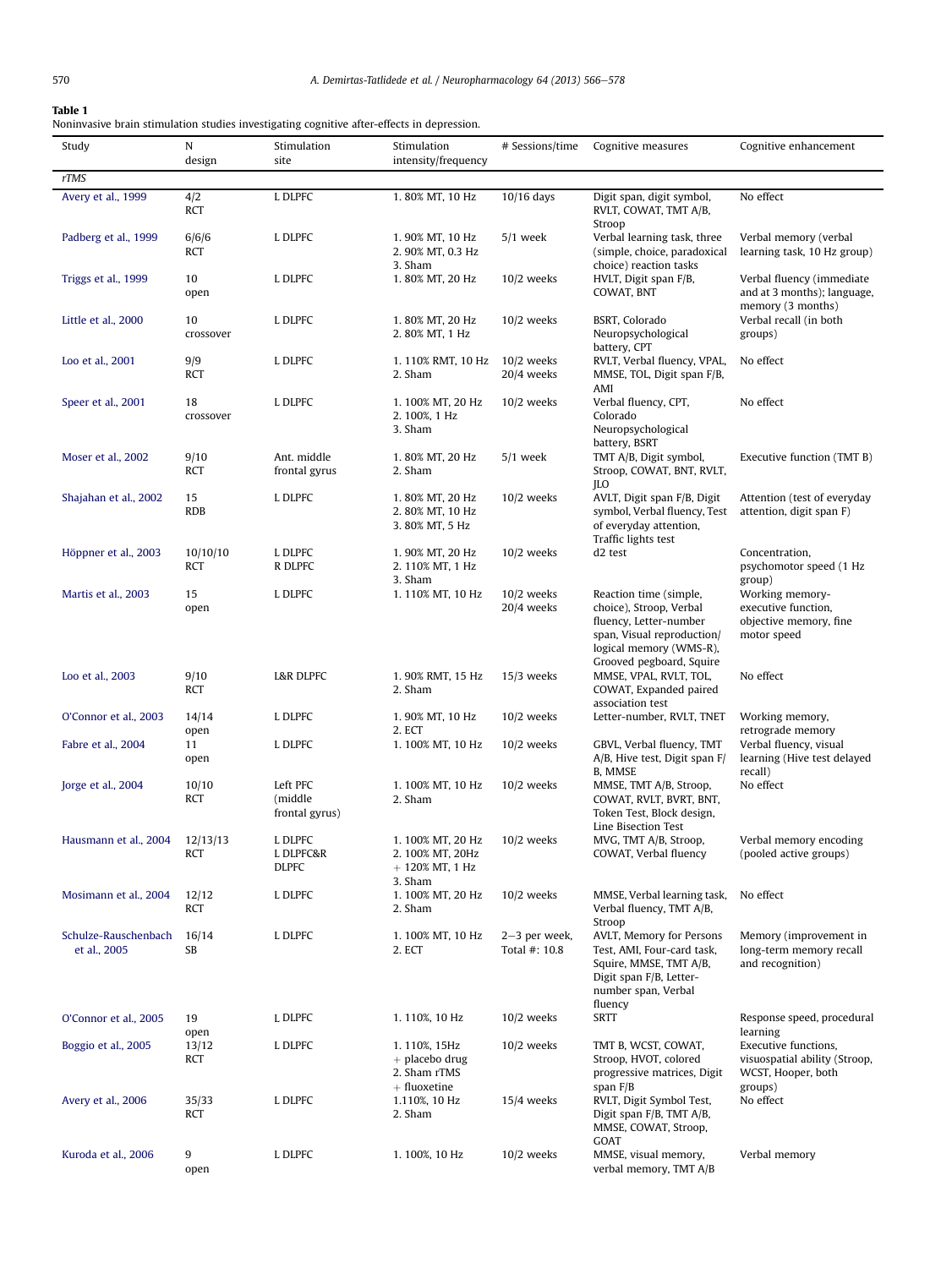#### Table 1 (continued )

| Study                         | N<br>design                   | Stimulation<br>site                                                   | Stimulation<br>intensity/frequency                     | # Sessions/time                                     | Cognitive measures                                                                                       | Cognitive enhancement                                                                                                       |
|-------------------------------|-------------------------------|-----------------------------------------------------------------------|--------------------------------------------------------|-----------------------------------------------------|----------------------------------------------------------------------------------------------------------|-----------------------------------------------------------------------------------------------------------------------------|
| Rosa et al., 2006             | 20/15<br><b>RSB</b>           | L DLPFC                                                               | 1.100%, 10 Hz<br>2. ECT                                | 20/4 weeks                                          | Vocabulary, cubes (WAIS-<br>R), Digit span F/B,<br>Rivermead Behavioral<br><b>Memory Test</b>            | No effect                                                                                                                   |
| Januel et al., 2006           | 11/16<br>RCT                  | R DLPFC                                                               | 1.90%, 1 Hz<br>2. Sham                                 | 16/4 weeks                                          | GBVL, Stroop, TMT A/B,<br>Auditory visual attention<br>span, Verbal fluency                              | No effect                                                                                                                   |
| Eranti et al., 2007           | 24/22<br>RSB                  | L DLPFC                                                               | 1.110%, 10 Hz<br>2. ECT                                | $15/3$ weeks                                        | CAMCOG                                                                                                   | No effect                                                                                                                   |
| McLoughlin<br>et al., 2007    | 24/22<br><b>RSB</b>           | L DLPFC                                                               | 1.110%, 10 Hz<br>2. ECT                                | $15/3$ weeks                                        | CAMCOG                                                                                                   | No effect                                                                                                                   |
| Janicak et al., 2008          | 1.165/160, RCT<br>2. 92, open | L DLPFC                                                               | 1.120% RMT,<br>10 Hz<br>2. Sham                        | 1.26.3/6 weeks<br>2.28.5/6 weeks<br>3. 19.9/6 weeks | MMSE, BSRT, AMI                                                                                          | No effect                                                                                                                   |
| Bloch et al., 2008            | 3.53, open<br>9<br>open       | L DLPFC                                                               | 1.80%, 10 Hz<br>(circular coil)                        | $14/3$ weeks                                        | <b>CANTAB</b>                                                                                            | Reaction time<br>(immediate and<br>at 1 month),<br>planning (at 1 month)                                                    |
| Mogg et al., 2008             | 29/30<br>RCT                  | L DLPFC                                                               | 1.110%, 10 Hz<br>2. Sham                               | $10/2$ weeks                                        | CAMCOG, MMSE, Digit<br>span F/B, Digit symbol<br>modalities, Grooved<br>pegboard                         | No effect                                                                                                                   |
| Fitzgerald<br>et al., 2009    | 16/11<br><b>RDB</b>           | L DLPFC<br>R DLPFC                                                    | 1, 100%, high<br>frequency<br>2.110%, low<br>frequency | $15/3$ weeks<br>20/4 weeks                          | <b>Brief Visuospatial</b><br>Memory Test, HVLT,<br>digit span F/B, COWAT                                 | Immediate verbal<br>memory, verbal fluency                                                                                  |
| Vanderhasselt<br>et al., 2009 | 15<br>crossover/open          | L DLPFC                                                               | 1.110%, 10<br>Hz (open)                                | $10/2$ weeks                                        | Task switching<br>paradigm                                                                               | Increased attentional<br>control (decreased RT, open<br>phase)                                                              |
| Schutter<br>et al., 2010      | 14/14<br>RCT                  | R parietal cx                                                         | 1.90%, 2 Hz<br>2. Sham                                 | $10/2$ weeks                                        | Emotional facial<br>recognition task                                                                     | Higher sensitivity for angry<br>facial expressions                                                                          |
| Holtzheimer<br>et al., 2010   | 14<br>open                    | L DLPFC                                                               | 1.100%, 20 Hz                                          | $15/2$ days                                         | Repeatable Battery<br>for the Assessment<br>of Neuropsychological<br>Status                              | Global cognitive<br>functioning (at 6 weeks)                                                                                |
| Harel<br>et al., 2011         | 19<br>open                    | L DLPFC                                                               | 1.120%, 20 Hz                                          | 20/4 weeks                                          | <b>CANTAB</b>                                                                                            | No effect                                                                                                                   |
| Leyman<br>et al., 2011        | 14<br>open                    | L DLPFC                                                               | 1.110%, 10 Hz                                          | $10/2$ weeks                                        | Negative affective<br>priming task                                                                       | Improved inhibitory<br>control for negative<br>information                                                                  |
| Harel et al.,<br>in press     | 29<br>open                    | L DLPFC                                                               | 1.120%, 20 Hz                                          | 20/4 weeks<br>18 weeks F-UP                         | <b>CANTAB</b>                                                                                            | No effect                                                                                                                   |
| tDCS                          |                               |                                                                       |                                                        |                                                     |                                                                                                          |                                                                                                                             |
| Fregni<br>et al., 2006        | 9/9<br><b>RCT</b>             | Anode: L DLPFC (F3),<br>Cathode: contralateral<br>supraorbital region | 1 mA, 20 min                                           | $5/1.5$ weeks<br>(alternate days)                   | MMSE, Symbol digit<br>modalities, Digit span<br>F/B, Stroop, 5 point test                                | Digit span F/B                                                                                                              |
| Boggio et al.,<br>2007b       | 12/7/7<br>RCT                 | Anode: L DLPFC<br>Cathode: right<br>supraorbital region               | 2 mA, 20 min                                           | $10/2$ weeks                                        | Affective Go-no-go task                                                                                  | Greater number of correct<br>responses for emotional<br>content                                                             |
| Ferrucci<br>et al., 2009      | 14<br>open                    | Anode: L DLPFC,<br>Cathode: R DLPFC                                   | 2 mA, 20 min                                           | $10/2$ weeks                                        | Sternberg task<br>Word recognition task<br>Posner paradigm                                               | No effect                                                                                                                   |
| Loo et al., 2010              | 20/20<br>RCT                  | Anode: L DLPFC,<br>Cathode: lat.<br>contralateral orbit               | 1 mA, 20 min                                           | $5 + 5/1.5$ weeks<br>(alternate days)               | RVLT, TMT A/B, Digit<br>span F/B, COWAT, SDMT                                                            | No effect                                                                                                                   |
| Loo et al., 2012              | 33/31<br>RCT                  | Anode: L DLPFC,<br>Cathode: lat.<br>contralateral orbit               | 2 mA, 20 min                                           | $15/3$ weeks                                        | RVLT, Digit Span F/B,<br>Stroop, COWAT, Letter<br>-Number Sequencing,<br>SDMT, RT (simple and<br>choice) | Attention, working<br>memory (SDMT, acute<br>effects after the first active<br>tDCS, no after-effects<br>following 3 weeks) |

Abbreviations: rTMS: repetitive transcranial magnetic stimulation, RCT: randomized sham-controlled trial, L: left, R: right, DLPFC: dorsolateral prefrontal cortex, MT: motor threshold, RVLT: Rey Auditory Verbal Learning Test, COWAT: Controlled Oral Word Association Test, TMT A/B: Trail making tests A and B, HVLT: Hopkins Verbal Learning Test, F/B: forward, backward, BNT: Boston naming test, BSRT: Buschke selective reminding test, CPT: continuous performance test, VPAL: visual paired associates learning, Squire: Squire Subjective Memory Questionnaire, MMSE: mini mental state examination, TOL: Tower of London, AMI: Autobiographical Memory Interview, JLO: Judgment of Line Orientation, RDB: randomized double-blind trial, AVLT: Auditory Verbal Learning Test, WMS-R: Wechsler memory scale-Revised, RVLT: Rey Auditory Verbal Learning Test, ECT: electroconvulsive therapy, GBVL: Grober and Buschke verbal learning, BVRT: Benton Visual Retention Test, TNET: Transient news events test, MVG: Muenchner Verbaler Gedaechtnistest, SB: single-blind trial, AMI: Autobiographical Memory Interview, SRTT: Serial reaction time task, WCST: Wisconsin card sorting test, HVOT: Hooper Visual Organization Test, GOAT: Galveston Orientation and Amnesia Test, RSB: randomized single-blind trial, WAIS-R: Wechsler intelligence scale-Revised, CAMCOG: Cambridge cognition examination, RT: reaction time, F-UP: follow-up, CANTAB: Cambridge Neuropsychological Test Automated Battery, tDCS: transcranial direct current stimulation, lat: lateral, SDMT: Symbol Digit Modalities Test.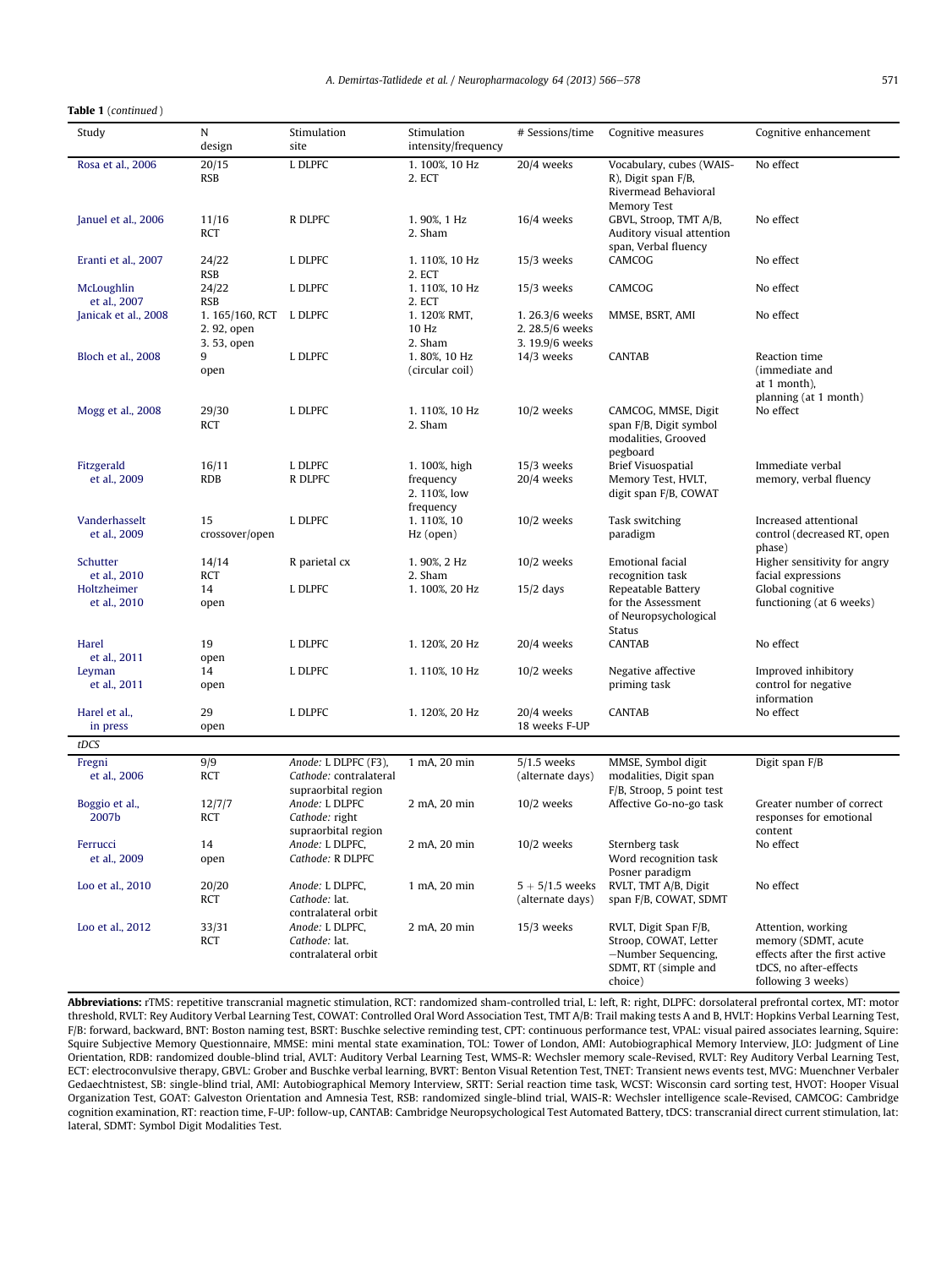anode placed over the left DLPFC. Upon the completion of 5 sessions, the authors reported an improvement in working memory as indexed by digit span-forward and -backward tests. Similarly, [Boggio et al. \(2007b\)](#page-10-0) applied 10 sessions of tDCS at 2 mA with anodal stimulation placed over the left DLPFC. The authors tested an affective go-no-go task and reported an improved performance with increased correct responses for figures of positive emotional content. More recently, [Loo et al. \(2010\)](#page-11-0) conducted two larger scale studies of tDCS in depression. The first one included 10 sessions of tDCS applied at 1 mA with anode placed over the left DLPFC in 40 patients with depression. The authors administered an inclusive neuropsychological battery comprising multiple domains and observed no change in cognitive performance after 10 sessions. In their second study, [Loo et al. \(2012\)](#page-11-0) performed 15 sessions of tDCS in a series of 64 patients and used 2 mA using the same electrode positions. The authors reported an acute effect of tDCS on attention and working memory while no effect was detected upon completion of the sessions suggesting that administration of multiple tDCS sessions may not result in cumulative cognitive enhancing effects.

On the whole, the vast majority of the identified studies in depression were centered over the DLPFC. The initial choice of stimulating the Brodmann area 9/46 was based on the pathophysiological processes underlying the depressive symptoms (i.e. reduced cortical metabolism and/or abnormal neurotransmission), which may also interfere with cognition [\(Pascual-Leone et al., 1996](#page-12-0); [Fitzgerald et al., 2006b\)](#page-10-0). This proposed location found wide acceptance by many others pursuing research on neuropsychiatric disorders, as abnormal functioning of the frontal-subcortical networks is consistently implicated in the majority of the neuropsychiatric diseases. Indeed, DLPFC is a critical region for cognition that is neuroanatomically connected with all other heteromodal regions of the cerebral cortex, unimodal areas in all the major sensory modalities and many paralimbic sectors ([Mesulam, 2000a\)](#page-11-0). Accordingly, DLPFC is involved in a large variety of cognitive domains comprising attention, memory, executive functions, psychomotor speed, and social cognition, making it a favorable therapeutic target with remarkable potential impact on cognition. Given these features, one would anticipate enhancement of several of these cognitive domains following excitatory stimulation of this region. However, the reviewed studies do not demonstrate such a substantial effect in all domains relevant to the function of DLPFC. Rather, improvements in verbal memory were more consistently reported than the others. It appears that specific neuropsychological realms (i.e. verbal learning, verbal memory and psychomotor speed) may be more closely related to clinical improvement than the other domains ([Douglas and Porter, 2009\)](#page-10-0). As such, verbal memory might be more responsive to rTMSinduced clinical improvement in depression and this effect might partly reflect normalization of the cortical metabolism or abnormal neurotransmission following the left DLPFC stimulation. The findings from the present review also suggest more variable improvements in psychomotor speed, attention, verbal fluency, executive function and working memory domains.

In the light of the presented data, noninvasive brain stimulation can be regarded as a valuable and promising technique for cognitive enhancement in depression. However, there are various unsettled factors, which will require considerable amount of systematical effort in the future work. While high frequency rTMS applied to the DLPFC currently appears to be the most promising cognitive enhancing technique, the application of different stimulation parameters (i.e. stimulation intensity, frequency and duration), possible differences in targeting and positioning of the coil, the use of limited neurocognitive measures and the open nature of most positive studies makes it difficult to draw clear indications from these reports as well as guide future study design and implementation. Additionally, factors affecting the individual response to noninvasive brain stimulation, such as the BDNF gene polymorphisms and the state-dependent modulation of stimulation (metaplasticity) have not been studied in any of these trials and will need to be considered in the future. The possibility to perform deeper cortical and subcortical stimulation, with specially designed coils, might enable the investigation of innovative stimulation paradigms pertinent to the pathophysiology and neurobiology of the cognitive decline. As such, neuronavigation may improve the efficacy and reproducibility of the induced cognitive effects. In general, benefits of noninvasive brain stimulation strategies may be optimized by successful incorporation of cognitive training and application of individually tailored therapies with the help of functional neuroimaging techniques. Further large-scale, sham-controlled trials should systematically investigate the duration and real-time utility of the induced cognitive improvements using more sensitive neurocognitive measures.

#### 3.2. Schizophrenia

Schizophrenia is a disabling mental disorder that results in decreased daily functionality and poor quality of life due to the impairments in realms of reality, emotional functioning and multiple domains of cognition. Besides the characteristic positive (delusions, hallucinations, thought disorder, disorganized behavior) and negative (anhedonia, apathy, social withdrawal) symptoms of schizophrenia, profound cognitive deficits constitute a core disability. In fact, cognitive deficits may be predictors of outcome and particularly early indicators of disease, detectable even in individuals at risk ([Green, 1996](#page-11-0); [Gold, 2004\)](#page-11-0). The neural mechanisms underlying the cognitive deficits are still largely unknown and development of effective treatment alternatives to enhance cognition appear critical for patients with schizophrenia.

Initial rTMS studies in schizophrenia were primarily focused on the clinical efficacy of rTMS on the positive and negative symptoms of the disease. For positive symptoms (specifically auditory hallucinations), the goal was to inhibit the left temporoparietal cortex via 1 Hz rTMS, based on the rationale that increased temporal activity correlates with positive symptoms (for a review see [Freitas](#page-11-0) [et al., 2009\)](#page-11-0). In regards to negative symptoms, numerous studies attempted to increase the activity in the left prefrontal region via high-frequency rTMS as this might regulate the dopamine release and ameliorate the negative symptoms. The cognitive effects of these approaches were investigated in several of these studies as a safety or secondary outcome measure.

Among numerous studies that targeted the negative symptoms, only five RCT assessed the cognitive effects [\(Novák et al., 2006](#page-12-0); [Mogg et al., 2007;](#page-11-0) [Fitzgerald et al., 2008;](#page-11-0) [Schneider et al., 2008](#page-12-0); [Mittrach et al., 2010\)](#page-11-0) [\(Table 2](#page-7-0)). One of these studies reported a significant effect of rTMS in cognitive functions ([Mogg et al.,](#page-11-0) [2007\)](#page-11-0). Mogg et al. applied 10 consecutive daily sessions of 10 Hz rTMS to the left DLPFC and reported a significant improvement in verbal learning in a series of patients with prominent negative symptoms.

In addition, two intra-individual crossover studies applied 10 sessions of 20 Hz rTMS to the left DLPFC [\(Rollnik et al., 2000;](#page-12-0) [Huber](#page-11-0) [et al., 2003\)](#page-11-0) and tested 12 patients (8 male, 4 female). The authors initially failed to detect a significant effect of rTMS on cognition ([Rollnik et al., 2000](#page-12-0)). However, when analyzed stratifying for gender, an improvement of visuomotor tracking was observed in females [\(Huber et al., 2003](#page-11-0)).

In regards to open studies, Sachdev et al. applied 20 sessions of 20 Hz rTMS to the left DLPFC and detected no improvement in cognitive functions [\(Sachdev et al., 2005](#page-12-0)). Two open studies targeted deeper frontal regions using special TMS coils. [Cohen et al.](#page-10-0)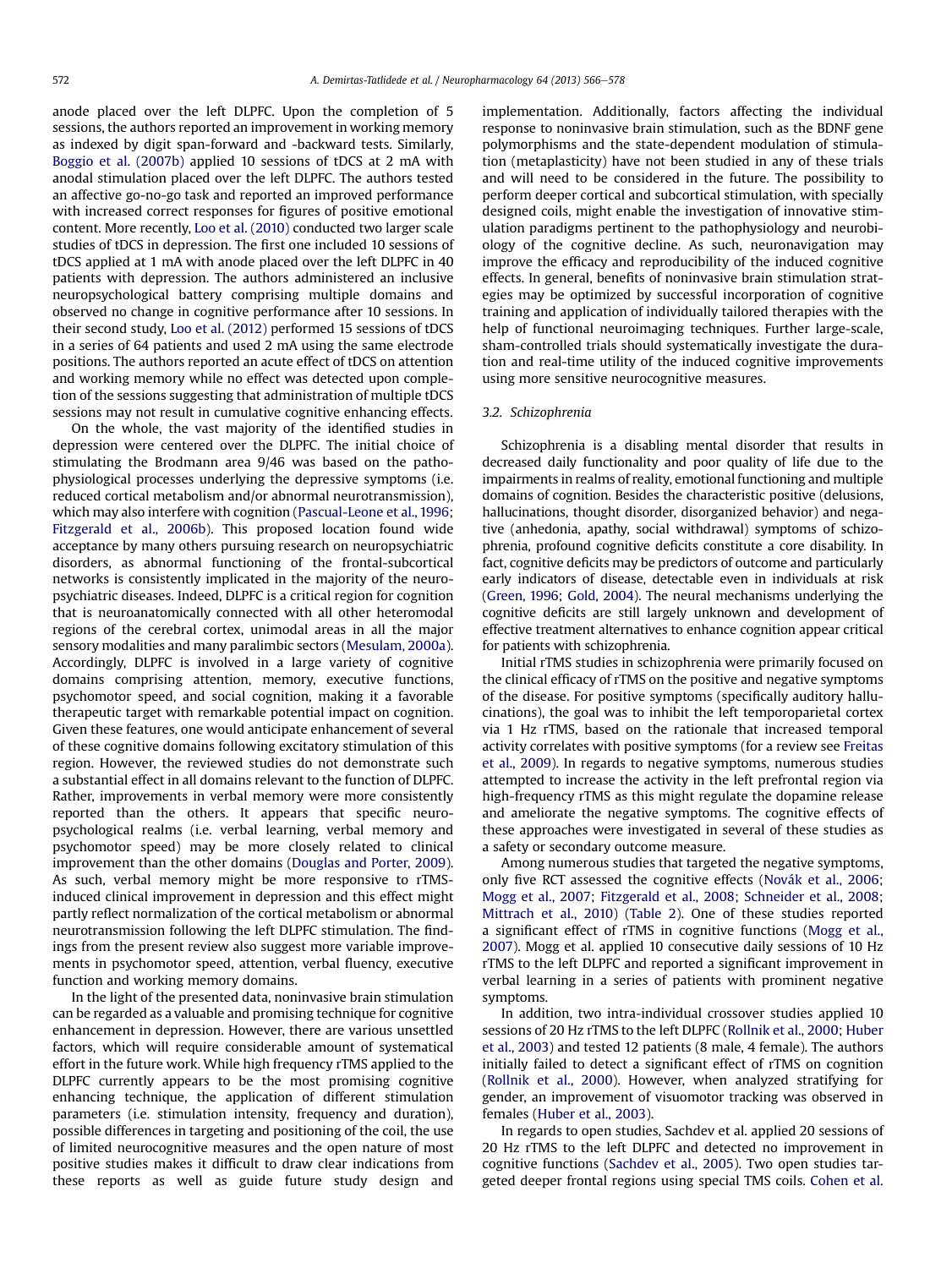#### <span id="page-7-0"></span>Table 2

Noninvasive brain stimulation studies investigating cognitive after-effects in schizophrenia.

| Study                              | N<br>design            | Stimulation site        | Stimulation<br>intensity/frequency                                             | # Sessions<br>/weeks | Cognitive measures                                                                                                                                              | Cognitive<br>enhancement                                                                                                                                                      |
|------------------------------------|------------------------|-------------------------|--------------------------------------------------------------------------------|----------------------|-----------------------------------------------------------------------------------------------------------------------------------------------------------------|-------------------------------------------------------------------------------------------------------------------------------------------------------------------------------|
| rTMS                               |                        |                         |                                                                                |                      |                                                                                                                                                                 |                                                                                                                                                                               |
| Cohen et al., 1999                 | 6<br>open              | <b>Bilateral PFC</b>    | 1.80% MT.20 Hz<br>(butterfly coil)                                             | 10/2 weeks           | Block design, TMT A/B,<br>verbal fluency, visual memory,<br>verbal paired associates (WMS),<br><b>WCST</b>                                                      | Delayed visual<br>memory                                                                                                                                                      |
| Rollnik et al., 2000               | 12<br>crossover        | Dominant DLPFC          | 1.80% MT, 20 Hz<br>2. Sham                                                     | 10/2 weeks           | Number connection test                                                                                                                                          | No effect                                                                                                                                                                     |
| d'Alfonso et al., 2002             | 9<br>open              | 2 cm above T3           | 1.80% MT, 1 Hz                                                                 | $10/2$ weeks         | Auditory imagery test, RVLT,<br>Token Test, verbal fluency, JLO,<br>Line Bisection Test, Benton<br>Visual Retention Test, Test for<br><b>Facial Recognition</b> | Auditory<br>imagery test                                                                                                                                                      |
| Huber et al., 2003                 | 12<br>crossover        | Dominant DLPFC          | 1.80% MT, 20 Hz<br>2. Sham                                                     | $10/2$ weeks         | Number connection test                                                                                                                                          | Visuomotor integration<br>/psychomotor speed<br>(NCT) in females                                                                                                              |
| Sachdev et al., 2005               | 4<br>open              | L DLPFC                 | 1.90% MT, 15 Hz                                                                | 20/4 weeks           | MMSE, Digit Span F/B, TMT A/B,<br>Symbol-Digit coding,<br>Verbal Fluency, WCST                                                                                  | No effect                                                                                                                                                                     |
| Fitzgerald et al., 2005            | 17/16<br><b>RCT</b>    | Auditory TPC (TP3)      | 1.90% MT. 10 Hz<br>2. Sham                                                     | 10/2 weeks           | HVLT, Verbal Fluency, Digit<br>Span F/B,<br>BVMT-R, Visuospatial<br>Digit Span                                                                                  | No effect                                                                                                                                                                     |
| Novák et al., 2006                 | 8/8<br><b>RCT</b>      | L DLPFC                 | 1.90% MT, 20 Hz<br>2. Sham                                                     | $10/2$ weeks         | AVLT, TMT A/B, ROCF, CPT                                                                                                                                        | No effect                                                                                                                                                                     |
| Mogg et al., 2007                  | 8/9<br><b>RCT</b>      | L DLPFC                 | 1.110% MT, 10 Hz<br>2. Sham                                                    | $10/2$ weeks         | Stroop, HVLT, COWAT, Grooved<br>pegboard                                                                                                                        | Verbal learning,<br>at 2 week<br>follow-up                                                                                                                                    |
| Fitzgerald et al., 2008            | 10/10<br><b>RCT</b>    | <b>Bilateral DLPFC</b>  | 1.110% MT, 10 Hz<br>2. Sham                                                    | 15/3 weeks           | Stroop, COWAT, TMT A/B                                                                                                                                          | No effect                                                                                                                                                                     |
| Schneider et al., 2008             | 17/17/17<br><b>RCT</b> | L DLPFC                 | 1.110% MT, 10 Hz<br>2.110% MT, 1 Hz<br>3. Sham                                 | 20/4 weeks           | <b>WCST</b>                                                                                                                                                     | No effect                                                                                                                                                                     |
| Mittrach et al., 2010              | 20/15<br><b>RCT</b>    | L DLPFC                 | 1.110% MT, 10 Hz<br>2. Sham                                                    | $10/2$ weeks         | TMT A/B, WCST, D2<br>attention task, KAI                                                                                                                        | No effect                                                                                                                                                                     |
| Demirtas-Tatlidede<br>et al., 2010 | 8<br>open              | Cerebellar vermis       | 1.100% AMT, iTBS                                                               | $10/1$ week          | Verbal Fluency, symbol coding,<br>TMT A/B, Auditory CPT,<br>Letter-Number<br>Span, Spatial Span, WCST,<br>proverbs test,<br>CVLT-II, ROCF, Grooved<br>pegboard  | Working memory<br>(auditory CPT, spatial span),<br>visual learning (ROCF, delayed<br>organization), at 1 week<br>follow-up                                                    |
| Levkovitz et al., 2011             | 15<br>open             | Bilateral PFC $(L > R)$ | 1.120% MT, 20<br>Hz (H coil)<br>$\sim$ $\sim$ $\sim$ $\sim$<br>$\cdot$ $\cdot$ | 20/4 weeks           | <b>CANTAB</b>                                                                                                                                                   | <b>Executive functions</b><br>(SOC, spatial span, spatial<br>working memory),<br>sustained attention<br>(rapid visual information<br>processing, maintained after<br>2 weeks) |

Abbreviations: rTMS: repetitive transcranial magnetic stimulation, L: left, R: right, PFC: prefrontal cortex, MT: motor threshold, TMT A/B: Trail making tests A and B, WMS: Wechsler memory scale, WCST: Wisconsin card sorting test, DLPFC: dorsolateral prefrontal cortex, RVLT: Rey Auditory Verbal Learning Test, JLO: Judgment of Line Orientation, NCT: Number connection test, RCT: randomized sham-controlled trial, TPC: temporoparietal cortex, MMSE: mini mental state examination, F/B: forward, backward, HVLT: Hopkins Verbal Learning Test, BVMT-R: Brief Visuospatial Memory Test Revised, AVLT: Auditory Verbal Learning Test, ROCF: Rey-Osterrieth Complex Figure, CPT: Continuous Performance Test, COWAT: Controlled Oral Word Association Test, KAI: short test of general intelligence, iTBS: intermittent theta burst stimulation, AMT: active motor threshold, CVLT: California Verbal Learning Test, CANTAB: Cambridge Neuropsychological Test Automated Battery.

[\(1999\)](#page-10-0) stimulated the PFC bilaterally with 20 Hz using a doublecone coil, a special coil considered to stimulate deeper brain regions compared to standard figure-of-eight coil. Following 10 sessions of rTMS, the authors reported an improvement in visual memory. In a recent study, Levkovitz et al. performed bilateral deeper stimulation of the prefrontal cortex  $(L > R)$  using an H-coil and applied 20 sessions of 20 Hz rTMS. The authors reported improvement in executive functions, spatial working memory, attention, and rapid visual information processing.

Regarding studies targeting positive symptoms, we identified only two studies, which looked into the cognitive effects of rTMS. In a RCT, [Fitzgerald et al. \(2005\)](#page-10-0) applied 10 sessions of 1 Hz rTMS over the left temporoparietal region (TP3) and did not detect any cognitive effects related to real rTMS condition. In an open study, d'[Alfonso et al. \(2002\)](#page-10-0) stimulated the left auditory cortex (T3) with 1 Hz rTMS on 10 consecutive days and reported an improvement in an auditory imagery test performance.

Finally, in an open-safety study, we introduced a novel approach and attempted to excite the cerebellar vermis using an intermittent TBS paradigm ([Demirtas-Tatlidede et al., 2010](#page-10-0)). Following 10 sessions of stimulation in 5 days (twice per day with a minimum gap of 4 h), we observed an improvement in working memory and visual learning domains while no significant decline was found. The direction of improvement in the 70% of the neuropsychological variables suggested a trend toward improvement in cognition. A double-blind, sham-controlled Phase-II study is currently underway.

The cognitive restoration in schizophrenia is in need of productive lines of research leading to new promising directions. It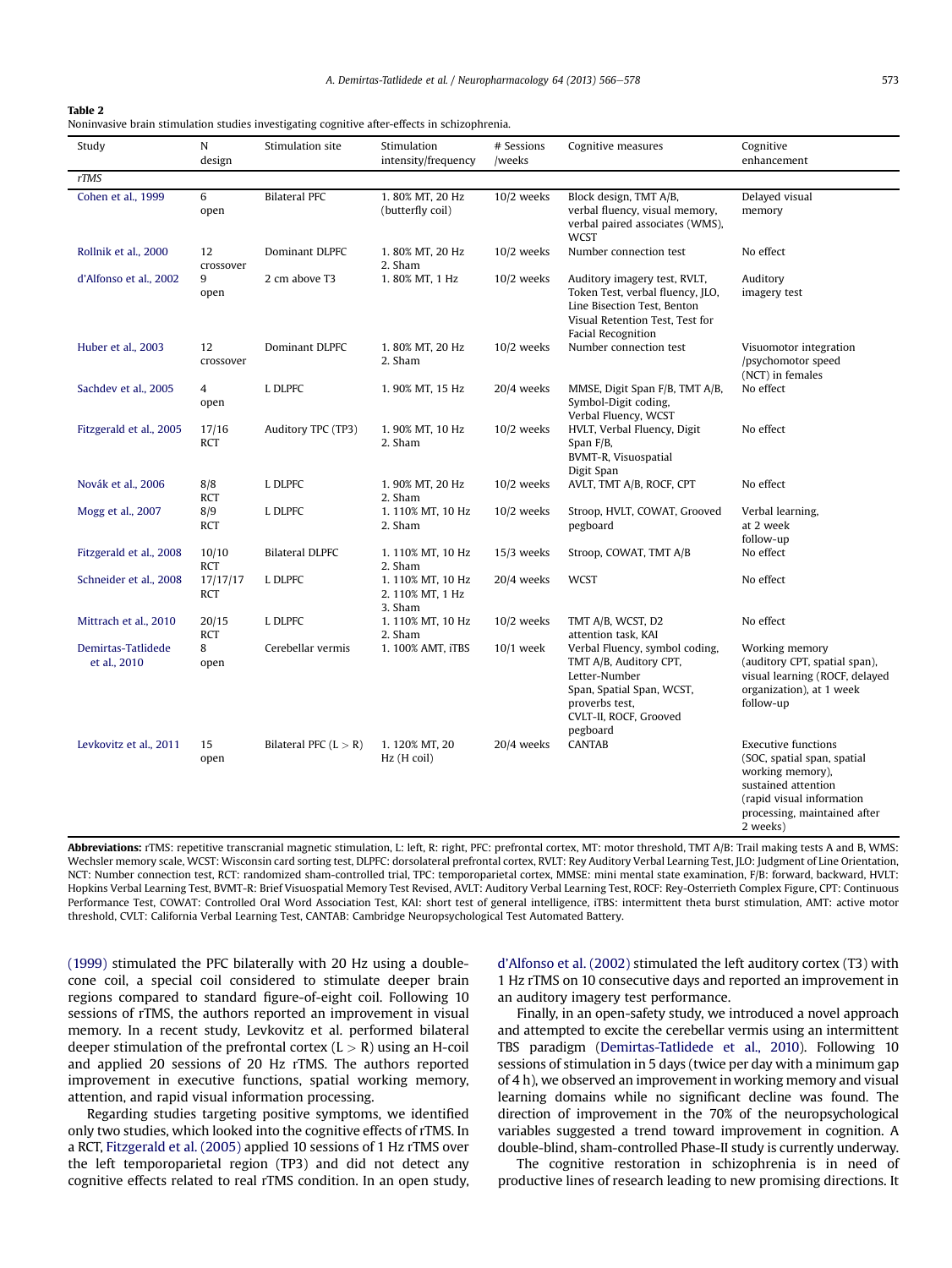has recently been demonstrated that rTMS may lower the excessive gamma oscillatory activity (a finding associated with higher cognitive processes) in schizophrenia when applied bilaterally over the DLPFC and significantly improve working memory [\(Barr et al.,](#page-10-0) [2011\)](#page-10-0). Accordingly, this approach may prove effective for improvement of some cognitive functions in schizophrenia. In fact, one RCT and two open studies have searched for the cognitive effects of bilateral stimulation of the DLPFC in schizophrenia ([Fitzgerald et al., 2008;](#page-11-0) [Cohen et al., 1999;](#page-10-0) [Levkovitz et al., 2011\)](#page-11-0). [Fitzgerald et al. \(2008\)](#page-11-0) reported negative results of bilateral high frequency rTMS applied over the DLPFC for three consequent weeks. On the other hand, two open studies, which performed deeper stimulation via the use of double-cone and H-coils reported improvement of several cognitive domains ([Cohen et al., 1999](#page-10-0); [Levkovitz et al., 2011](#page-11-0)). Future randomized sham-controlled studies assessing the effects of bilateral deep DLPFC stimulation should reveal whether deep rTMS is more effective than standard rTMS for cognitive improvement in schizophrenia. Another interesting target location, which could potentially affect the gamma activity via rTMS is the cerebellar vermis [\(Schutter et al., 2003\)](#page-12-0). This location is further supported by the recent evidence stressing GABAergic dysfunction in cerebellum of patients with schizophrenia in addition to the previously demonstrated deficits in the prefrontal and cingulate cortices ([Fatemi et al., 2011;](#page-10-0) [Marín, 2012](#page-11-0)). Consequently, in the light of our preliminary findings on cognition ([Demirtas-Tatlidede et al., 2010\)](#page-10-0), this novel location merits further testing, perhaps with deep stimulation techniques.

#### 3.3. Alzheimer's disease

Alzheimer's disease (AD) is the most common cause of dementia characterized by memory dysfunction secondary to the degeneration in the limbic system. The range of cognitive impairment increases with time, as the disease progresses to include the neocortex. Current medical therapeutic approaches offer very limited improvement in cognitive and behavioral symptoms and there is a global effort dedicated to the investigation of new strategies, which may slow the progression of the disease.

In regards to noninvasive brain stimulation, presently only a few trials have been conducted (Table 3). Two RCTs have been published and both reported positive changes following consecutive sessions of rTMS application. [Cotelli et al. \(2011\)](#page-10-0) applied 20 sessions of 20 Hz rTMS over the left DLPFC and performed a series of language tests in patients with moderate AD. The authors reported a significant effect of rTMS on auditory comprehension. Secondly, [Ahmed et al.](#page-10-0) [\(2012\)](#page-10-0) tested the effects high and low frequency rTMS applied over the bilateral DLPFCs. A significant improvement in global cognitive functioning was reported following 5 consecutive sessions of bilateral high-frequency stimulation and this effect was maintained for 3 months.

In an open trial, [Bentwich et al. \(2011\)](#page-10-0) tested the effects of 10 Hz rTMS together with cognitive training in patients with AD. This combined therapy was applied for 6 weeks while the authors stimulated 6 different locations (Broca, Wernicke, right and left DLPFC, right and left parietal somatosensory association cortices) with an aim to cover the cognitive domains affected by the disease. A significant improvement in the primary outcome measure, Alzheimer Disease Assessment Scale-Cognitive (ADAS-cog), was detected at 6 weeks and 4.5 months. MMSE revealed a significant change at 6 weeks only. A double-blind, multiple site European study is under way to confirm these promising findings.

We identified only one tDCS study exploring for the long-term effects of tDCS in patients with AD. In this cross-over study, patients received 5 daily sessions of anodal tDCS over the bilateral temporal lobes for 30 min ([Boggio et al., in press\)](#page-10-0). The authors reported an improvement in visual recognition memory, which persisted for 4 weeks.

AD is characterized by impaired synaptic plasticity ultimately leading to the failure of plasticity mechanisms [\(Mesulam, 2000b\)](#page-11-0). Indeed, we have recently provided evidence on the abnormal hypoplastic state in patients with mild AD ([Pascual-Leone et al.,](#page-12-0) [2011\)](#page-12-0). This feature makes noninvasive brain stimulation particularly relevant and intriguing in this case as both rTMS and tDCS allow for the facilitation of the neuronal plasticity by induction of long-lasting after-effects. The few trials conducted to date reveal positive effects and provide initial evidence on the potential of

#### Table 3

Noninvasive brain stimulation studies investigating cognitive after-effects in Alzheimer's disease.

| Study                           | N<br>design            | Stimulation site                                           | Stimulation<br>intensity/frequency            | # Sessions/weeks         | Cognitive<br>measures                                                                                                                | Cognitive enhancement                                                                                                            |
|---------------------------------|------------------------|------------------------------------------------------------|-----------------------------------------------|--------------------------|--------------------------------------------------------------------------------------------------------------------------------------|----------------------------------------------------------------------------------------------------------------------------------|
| rTMS                            |                        |                                                            |                                               |                          |                                                                                                                                      |                                                                                                                                  |
| <b>Bentwich</b><br>et al., 2011 | 8<br>open              | Broca, Wernicke,<br>R DLPFC, L DLPFC,<br>R PSAC, L PSAC    | 1.90% MT, 10 Hz<br>$(+$ cognitive training)   | 30/6 weeks               | ADAS-cog<br><b>MMSE</b>                                                                                                              | Memory, language, praxis<br>(ADAS-cog, at 6 weeks)<br>and 4.5 months)<br>Global cognitive functioning<br>(MMSE, at 6 weeks only) |
| Cotelli<br>et al., 2011         | 5/5<br><b>RCT</b>      | L DLPFC                                                    | 1.100% MT, 20 Hz<br>2. Sham                   | 20/4 weeks<br>10/2 weeks | SC-BADA, picture<br>naming task,<br>Aachener Aphasie<br>test, serial curve<br>position, cognitive<br>estimation test,<br><b>MMSE</b> | Language (auditory sentence<br>comprehension subtest<br>(SC-BADA), at 2 weeks and 8 weeks)                                       |
| Ahmed<br>et al., 2012           | 15/15/15<br><b>RCT</b> | R and L DLPFC<br>(bilateral stimulation)                   | 1.90% MT. 20 Hz<br>2.100% MT, 1 Hz<br>3. Sham | 5/1 week                 | <b>MMSE</b>                                                                                                                          | Global cognitive functioning<br>(MMSE, in 20 Hz group,<br>maintained for 3 months)                                               |
| tDCS                            |                        |                                                            |                                               |                          |                                                                                                                                      |                                                                                                                                  |
| Boggio et al.,<br>in press      | 15<br>crossover        | Anode: bilateral<br>temporal,<br>Cathode: right<br>deltoid | 1. 2 mA, 30 min<br>2. Sham                    | 5/1 week                 | Adas-Cog, Visual<br>Recognition Task,<br><b>Visual Attention</b><br>Task, MMSE                                                       | Visual recognition memory test<br>(persisted for 4 weeks)                                                                        |

Abbreviations: rTMS: repetitive transcranial magnetic stimulation, tDCS: transcranial direct current stimulation, RCT: randomized controlled trial, R: right, L: left, DLPFC: dorsolateral prefrontal cortex, PSAC: parietal somatosensory association cortex, MT: motor threshold, Adas-Cog: Alzheimer's Disease Assessment Scale-cognitive sub scale, SC-BADA: Battery for Analysis of Aphasic Deficits.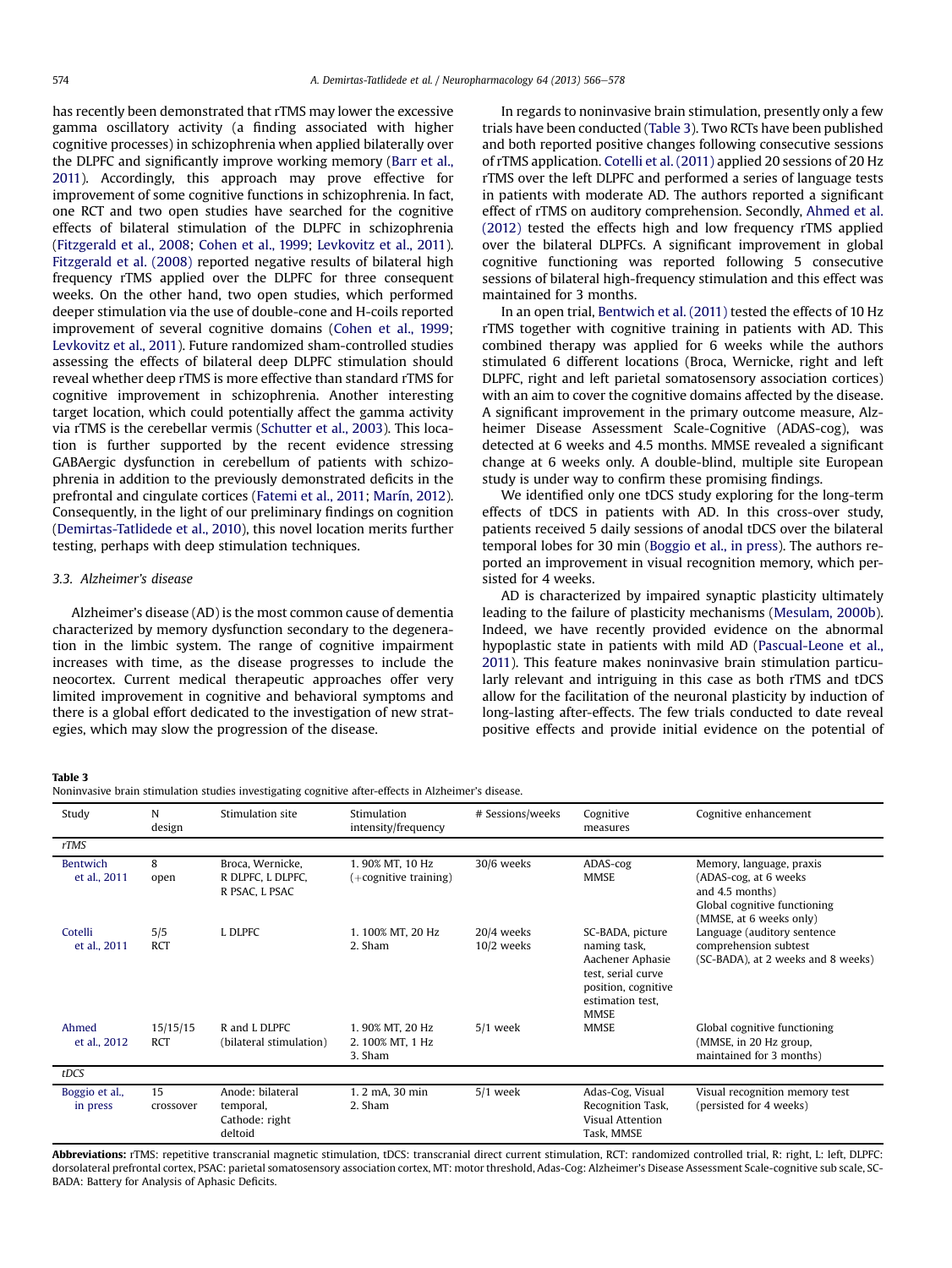noninvasive brain stimulation for cognitive enhancement in AD. However, these studies have not been replicated and the evidence remains preliminary. While the initial target in patients with mild cognitive impairment and mild AD should be to halt the progression of the disease, cognitive enhancement strategies in moderate to severe AD should target multiple cognitive domains in conjunction with cognitive training in order to achieve a clinically meaningful effect. Further systematically designed, shamcontrolled trials will establish whether noninvasive brain stimulation might prove an effective cognitive enhancing strategy for this implacable disease.

#### 3.4. Attention deficit hyperactivity disorder (ADHD)

Attention deficit hyperactivity disorder (ADHD) is a developmental disorder characterized by hyperactivity and incapability to focus. The neurobiology appears to include noradrenalin and dopamine dysfunction [\(Pattij and Vanderschuren, 2008](#page-12-0)) and dopamine reuptake inhibition is the current evidence-based strategy to manage the disease. Neuroimaging reveals abnormalities in the fronto-striato-cerebellar network ([Epstein et al., 2007\)](#page-10-0) and dorsal part of anterior cingulate cortex [\(Bush et al., 2008](#page-10-0)).

No off-line noninvasive brain stimulation trials have yet been published on ADHD and cognitive functions. The only available publication reports a case, in which benefits were realized after five consecutive sessions of 1 Hz rTMS applied over the motor areas ([Niederhofer, 2008](#page-12-0)). In a recent cross-over study by [Bloch et al.](#page-10-0) [\(2010\),](#page-10-0) a single session of 20 Hz rTMS over the right DLPFC was found to be beneficial on attention (as revealed by the PANAS attention score, a self-report measure) in patients with ADHD and was considered a preliminary step which may be useful for future studies.

Theoretically, targeting the dysfunctional fronto-striatocerebellar network using noninvasive brain stimulation coupled with cognitive training could lead to cognitive improvements in ADHD. However, further experimental data is needed to clarify the rationales and possible translational therapeutic applications before large-scale randomized trials are initiated.

#### 3.5. Autism

Autism spectrum disorder (ASD) is a neurodevelopmental disorder defined by impaired social cognition, constrained, repetitive and ritualistic behavioral patterns, restricted interests, and variable degrees of abnormalities in communication and motor functioning. Network abnormalities in the frontal and temporal lobes, cerebellum, brain stem and the amygdala, and increase in white matter connectivity have been implicated ([Konrad and](#page-11-0) [Eickhoff, 2010\)](#page-11-0). Histology characteristically points to changes in cerebral cortical minicolumns and cell sizes and a decrease in the number of cerebellar Purkinje cells ([Courchesne and Pierce, 2005\)](#page-10-0).

It has been suggested that rTMS might be a candidate tool that may improve the symptoms of ASD ([Tsai, 2005](#page-12-0); [Hoppenbrouwers](#page-11-0) [et al., 2008](#page-11-0)). The candidate genes in ASD are involved in synaptic development and plasticity ([Pascual-Leone et al., 2011\)](#page-12-0). Indeed, aberrant mechanisms of plasticity can be demonstrated using TMS in patients with ASD for both LTP- and LTD-like plasticity [\(Pascual-](#page-12-0)[Leone et al., 2011;](#page-12-0) [Enticott et al., 2010](#page-10-0); [Fatemi et al., 2009a,](#page-10-0) [2009b\)](#page-10-0). Further, enhanced indiscriminative gamma band power has been observed during visual processing of individuals with ASD. This might be related to reduced GABAergic inhibitory processing, and appears to improve following application of low frequency rTMS over the DLPFC [\(Baruth et al., 2010](#page-10-0)). This neurophysiologic improvement was accompanied by positive changes in behavioral questionnaires.

With this rationale, [Sokhadze et al. \(2012\)](#page-12-0) focused on the executive function deficits and searched whether error monitoring and post-error response correction could be improved via inhibitory rTMS in high-functioning patients with ASD. Twelve sessions of rTMS were performed weekly for 12 weeks over the DLPFC (6 sessions over the right and 6 sessions over the left DLPFC) at 1 Hz with a total of 150 pulses/day. The authors reported improvement in error monitoring and correction while no changes were detected in the wait-list group. The authors suggested that TMS might have the potential to become a valuable therapeutic tool in treatment of ASD.

Overall, noninvasive brain stimulation techniques may have the potential to modulate the hyperexcitable, hyperplastic state in autism while available evidence regarding its possible cognitive implications is yet very sparse. In addition to the prefrontal regions, cerebellar stimulation using excitatory rTMS might theoretically regulate the hyperexcitable cortex as well as abnormal gamma activity [\(Brighina et al., 2006;](#page-10-0) [Schutter et al., 2003\)](#page-12-0). Further, defective GABA inhibition in autism, which might explain some of the cognitive difficulties, appears to be located extensively in cerebellum along with BA9 and BA40 [\(Fatemi et al., 2009a,](#page-10-0) [2009b](#page-10-0)). Hence, cerebellum may be another candidate location to target for cognitive improvement in autism (for a review see [Hoppenbrouwers et al.,](#page-11-0) [2008](#page-11-0)). Future research employing these and newly-developed neurocognitive approaches guided by EEG and functional neuroimaging techniques may be able to elucidate whether noninvasive brain modulation might result in clinically significant cognitive improvements in ASD.

#### 4. Conclusions and future directions

Overall, the number of reliable studies primarily focusing on the cognitive enhancing properties of noninvasive brain stimulation in neuropsychiatry is limited. Available data is promising but presents no conclusive evidence regarding the efficacy of noninvasive brain stimulation on the restoration of cognitive deficits as a rehabilitation strategy. Further, the heterogeneity of cognitive impairment across the neuropsychiatric diseases stands out as a major challenge for future research in this field. While the neural networks affected by impaired cortical function differ between the neuropsychiatric disorders, there might be common pathophysiologic substrate and shared aspects regarding plasticity, which can be linked to reestablish neural functioning and improve neurocognitive deficits. For instance, recent work highlights specific deficits in cortical inhibitory neurotransmission as a common pathophysiology shared by a variety of neuropsychiatric diseases comprising depression [\(Möhler, 2012;](#page-11-0) [Smith and Rudolph, 2012](#page-12-0)), schizophrenia [\(Nakazawa et al., 2012;](#page-12-0) [Lewis et al., 2005\)](#page-11-0), autism ([Marín, 2012;](#page-11-0) [Hines et al., 2012](#page-11-0)) and AD [\(Luchetti et al., 2011a,](#page-11-0) [2011b\)](#page-11-0), and this GABAergic pathology has particularly been linked to intellectual disabilities and cognitive deficits related to the neuropsychiatric diseases [\(Rao et al., 2000;](#page-12-0) [Pouget et al., 2009;](#page-12-0) [Paine et al., 2011](#page-12-0)). In this context, noninvasive brain stimulation might offer a promising role in the restoration of the GABAergic interneuron dysfunction through its potential to modulate GABA-mediated cortical inhibition and inhibitory/excitatory balance in support of neural plasticity. Through testing of current and new hypotheses, future systematic and reproducible trials combining brain stimulation and neural training strategies with proper experimental design will enable gaining further insights and will establish the potential of noninvasive brain stimulation as a cognitive enhancer in neuropsychiatric disorders.

## Conflict of interest disclosures

APL serves on the scientific advisory boards for Nexstim, Neuronix, Starlab Neuroscience, Allied Mind, Neosync, and Novavision,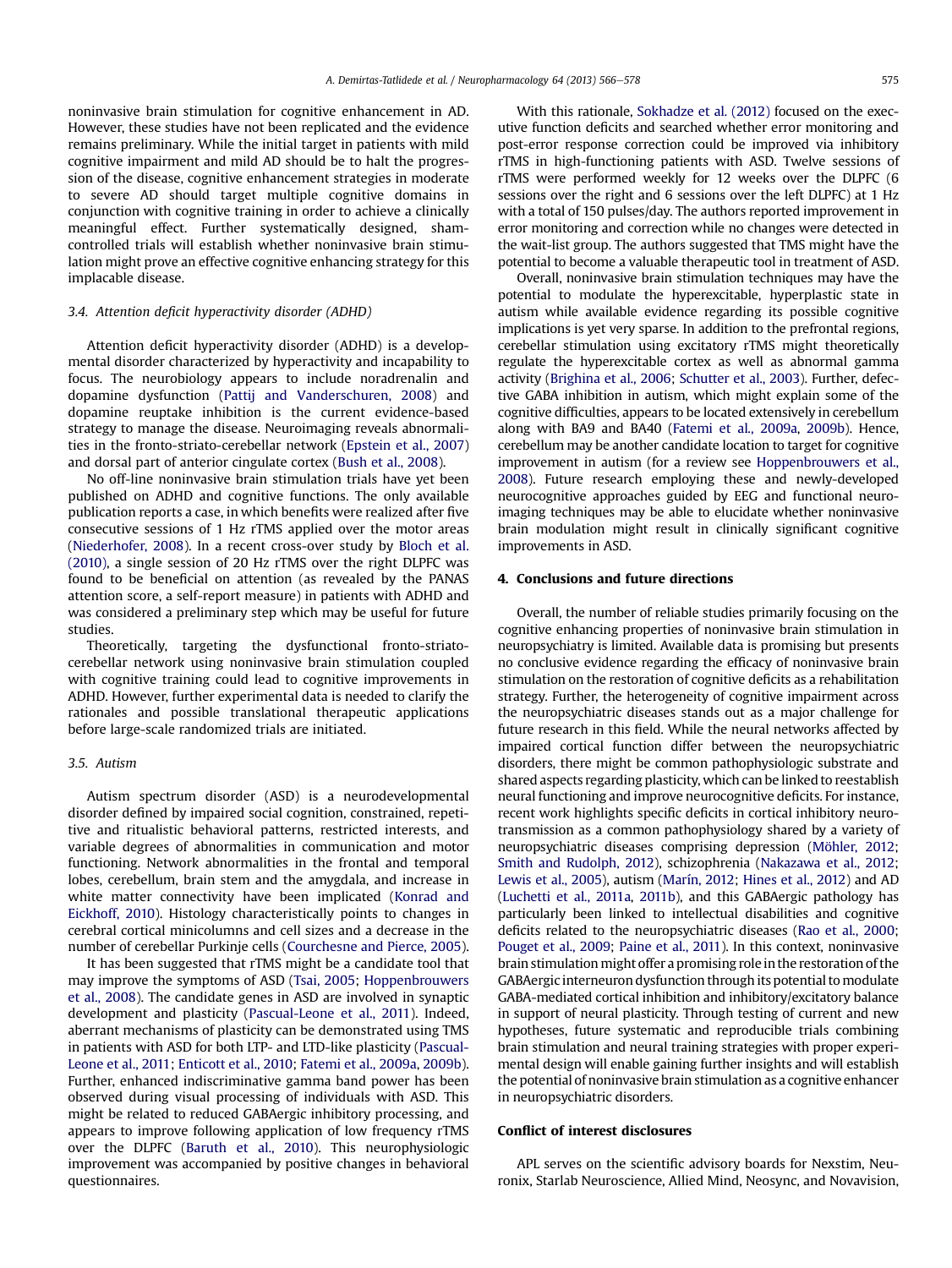<span id="page-10-0"></span>and is an inventor on patents and patent applications related to noninvasive brain stimulation and the real-time integration of transcranial magnetic stimulation with electroencephalography and magnetic resonance imaging.

#### Acknowledgements

APL was supported in part by grants from the Michael I Fox Foundation, RJ Goldberg Foundation, Berenson Foundation, and the National Institutes of Health, including the Harvard Clinical and Translational Science Center (Harvard Catalyst; NCRR-NIH UL1 RR025758). The content of this manuscript is solely the responsibility of the authors and does not necessarily represent the official views of the National Center for Research Resources or the National Institutes of Health.

#### References

- Ahmed, M.A., Darwish, E.S., Khedr, E.M., El Serogy, Y.M., Ali, A.M., 2012. Effects of low versus high frequencies of repetitive transcranial magnetic stimulation on cognitive function and cortical excitability in Alzheimer's dementia. J. Neurol. 259, 83e92.
- Antal, A., Nitsche, M.A., Kincses, T.Z., Kruse, W., Hoffmann, K.P., Paulus, W., 2004. Facilitation of visuo-motor learning by transcranial direct current stimulation of the motor and extrastriate visual areas in humans. Eur. J. Neurosci. 19, 2888e2892.
- Avery, D.H., Claypoole, K., Robinson, L., Neumaier, J.F., Dunner, D.L., Scheele, L., Wilson, L., Roy-Byrne, P., 1999. Repetitive transcranial magnetic stimulation in the treatment of medication-resistant depression: preliminary data. J. Nerv. Ment. Dis. 187, 114-117.
- Avery, D.H., Holtzheimer 3rd, P.E., Fawaz, W., Russo, J., Neumaier, J., Dunner, D.L., Haynor, D.R., Claypoole, K.H., Wajdik, C., Roy-Byrne, P., 2006. A controlled study of repetitive transcranial magnetic stimulation in medication-resistant major depression. Biol. Psychiatry 59,  $187-194$ .
- Azila Noh, N., Fuggetta, G. Human cortical theta reactivity to high-frequency repetitive transcranial magnetic stimulation. Hum. Brain Mapp., [in press.](http://dx.doi.org/10.1002/hbm.21355)
- Barker, A.T., Jalinous, R., Freeston, I.L., 1985. Non-invasive magnetic stimulation of human motor cortex. Lancet 1, 1106-1107.
- Barr, M.S., Farzan, F., Arenovich, T., Chen, R., Fitzgerald, P.B., Daskalakis, Z.J., 2011. The effect of repetitive transcranial magnetic stimulation on gamma oscillatory activity in schizophrenia. PLoS One 6, e22627.
- Baruth, J.M., Casanova, M.F., El-Baz, A., Horrell, T., Mathai, G., Sears, L., Sokhadze, E., 2010. Low-frequency repetitive transcranial magnetic stimulation (rTMS) modulates evoked-gamma frequency oscillations in autism spectrum disorder (ASD). I. Neurother. 14, 179-194.
- Bentwich, J., Dobronevsky, E., Aichenbaum, S., Shorer, R., Peretz, R., Khaigrekht, M., Marton, R.G., Rabey, J.M., 2011. Beneficial effect of repetitive transcranial magnetic stimulation combined with cognitive training for the treatment of Alzheimer's disease: a proof of concept study. J. Neural Transm. 118, 463-471.
- Bloch, Y., Grisaru, N., Harel, E.V., Beitler, G., Faivel, N., Ratzoni, G., Stein, D., Levkovitz, Y., 2008. Repetitive transcranial magnetic stimulation in the treatment of depression in adolescents: an open-label study. J. ECT 24, 156-159.
- Bloch, Y., Harel, E.V., Aviram, S., Govezensky, J., Ratzoni, G., Levkovitz, Y., 2010. Positive effects of repetitive transcranial magnetic stimulation on attention in ADHD Subjects: a randomized controlled pilot study. World J. Biol. Psychiatry 11, 755-758.
- Boggio, P.S., Fregni, F., Bermpohl, F., Mansur, C.G., Rosa, M., Rumi, D.O., Barbosa, E.R., Odebrecht Rosa, M., Pascual-Leone, A., Rigonatti, S.P., Marcolin, M.A., Araujo Silva, M.T., 2005. Effect of repetitive TMS and fluoxetine on cognitive function in patients with Parkinson's disease and concurrent depression. Mov. Disord. 20, 1178-1184
- Boggio, P.S., Nunes, A., Rigonatti, S.P., Nitsche, M.A., Pascual-Leone, A., Fregni, F., 2007a. Repeated sessions of noninvasive brain dc stimulation is associated with motor function improvement in stroke patients. Restor. Neurol. Neurosci. 25, 123-129.
- Boggio, P.S., Bermpohl, F., Vergara, A.O., Muniz, A.L., Nahas, F.H., Leme, P.B., Rigonatti, S.P., Fregni, F., 2007b. Go-no-go task performance improvement after anodal transcranial DC stimulation of the left dorsolateral prefrontal cortex in major depression. J. Affect. Disord. 101, 91-98.
- Boggio, P.S., Ferrucci, R., Mameli, F., Martins, D., Martins, O., Vergari, M., Tadini, L., Scarpini, E., Fregni, F., Priori, A. Prolonged visual memory enhancement after direct current stimulation in Alzheimer's disease. Brain Stimul., [in press](http://dx.doi.org/10.1016/j.brs.2011.06.006).
- Bramham, C.R., Messaoudi, E., 2005. Bdnf function in adult synaptic plasticity: the synaptic consolidation hypothesis. Prog. Neurobiol. 76, 99-125.
- Brighina, F., Daniele, O., Piazza, A., Giglia, G., Fierro, B., 2006. Hemispheric cerebellar rTMS to treat drug-resistant epilepsy: case reports. Neurosci. Lett. 397, 229-233
- Buchanan, R.W., Kreyenbuhl, J., Kelly, D.L., Noel, J.M., Boggs, D.L., Fischer, B.A., Himelhoch, S., Fang, B., Peterson, E., Aquino, P.R., Keller, W., Schizophrenia

Patient Outcomes Research Team (PORT), 2010. The 2009 schizophrenia PORT psychopharmacological treatment recommendations and summary statements. Schizophr. Bull. 36, 71-93.

- Bush, G., Spencer, T.J., Holmes, J., Shin, L.M., Valera, E.M., Seidman, L.J., Makris, N., Surman, C., Aleardi, M., Mick, E., Biederman, J., 2008. Functionalmagnetic resonance imaging ofmethylphenidate and placebo in attention-deficit/hyperactivity disorder during the multi-source interference task. Arch. Gen. Psychiatry  $65.102 - 114$ .
- Cantello, R., Gianelli, M., Civardi, C., Mutani, R., 1992. Magnetic brain stimulation: the silent period after the motor evoked potential. Neurology  $42.1951-1959$ .
- Cardenas-Morales, L., Nowak, D.A., Kammer, T., Wolf, R.C., Schonfeldt-Lecuona, C., 2010. Mechanisms and applications of theta-burst rTMS on the human motor  $cortex$ . Brain Topogr. 22,  $294-306$ .
- Chen, R., Tam, A., Butefisch, C., Corwell, B., Ziemann, U., Rothwell, J.C., Cohen, L.G., 1998. Intracortical inhibition and facilitation in different representations of the human motor cortex. J. Neurophysiol. 80, 2870-2881.
- Cohen, E., Bernardo, M., Masana, J., Arrufat, F.J., Navarro, V., Valls-Solé, J., Boget, T., Barrantes, N., Catarineu, S., Font, M., Lomeña, F.J., 1999. Repetitive transcranial magnetic stimulation in the treatment of chronic negative schizophrenia:
- a pilot study. J. Neurol. Neurosurg. Psychiatry 67, 129–130.<br>Cotelli, M., Calabria, M., Manenti, R., Rosini, S., Zanetti, O., Cappa, S.F., Miniussi, C., 2011. Improved language performance in Alzheimer disease following brain stimulation. J. Neurol. Neurosurg. Psychiatry 82, 794-797.
- Courchesne, E., Pierce, K., 2005. Why the frontal cortex in autism might be talking only to itself: local over-connectivity but long-distance disconnection. Curr. Opin. Neurobiol. 15, 225-230.
- d'Alfonso, A.A., Aleman, A., Kessels, R.P., Schouten, E.A., Postma, A., van Der Linden, J.A., Cahn, W., Greene, Y., de Haan, E.H., Kahn, R.S., 2002. Transcranial magnetic stimulation of left auditory cortex in patients with schizophrenia: effects on hallucinations and neurocognition. J. Neuropsychiatry Clin. Neurosci. 14, 77-79.
- Daskalakis, Z.J., Moller, B., Christensen, B.K., Fitzgerald, P.B., Gunraj, C., Chen, R., 2006. The effects of repetitive transcranial magnetic stimulation on cortical inhibition in healthy human subjects. Exp. Brain Res. 174, 403-412.
- Demirtas-Tatlidede, A., Mechanic-Hamilton, D., Press, D.Z., Pearlman, C., Stern, W.M., Thall, M., Pascual-Leone, A., 2008. An open-label, prospective study of repetitive transcranial magnetic stimulation (rTMS) in the long-term treatment of refractory depression: reproducibility and duration of the antidepressant effect in medication-free patients. J. Clin. Psychiatry 69, 930-934.
- Demirtas-Tatlidede, A., Freitas, C., Cromer, J.R., Safar, L., Ongur, D., Stone, W.S., Seidman, L.J., Schmahmann, J.D., Pascual-Leone, A., 2010. Safety and proof of principle study of cerebellar vermal theta burst stimulation in refractory schizophrenia. Schizophr. Res. 124, 91-100.
- Demirtas-Tatlidede, A., Vahabzadeh-Hagh, A.M., Bernabeu, M., Tormos, J.M., Pascual-Leone, A., 2012. Noninvasive brain stimulation in traumatic brain injury. J. Head Trauma Rehabil. 27, 274-292.
- Douglas, K.M., Porter, R.J., 2009. Longitudinal assessment of neuropsychological function in major depression. Aust. N. Z. J. Psychiatry 43, 1105-1117.
- Enticott, P.G., Rinehart, N.J., Tonge, B.J., Bradshaw, J.L., Fitzgerald, P.B., 2010. A preliminary transcranial magnetic stimulation study of cortical inhibition and excitability in high-functioning autism and Asperger disorder. Dev. Med. Child. Neurol. 52, e179-e183.
- Epstein, J.N., Casey, B.J., Tonev, S.T., Davidson, M.C., Reiss, A.L., Garrett, A., Hinshaw, S.P., Greenhill, L.L., Glover, G., Shafritz, K.M., Vitolo, A., Kotler, L.A., Jarrett, M.A., Spicer, J., 2007. ADHD- and medication-related brain activation effects in concordantly affected parent-child dyads with ADHD. J. Child. Psychol. Psychiatry 48, 899-913.
- Eranti, S., Mogg, A., Pluck, G., Landau, S., Purvis, R., Brown, R.G., Howard, R., Knapp, M., Philpot, M., Rabe-Hesketh, S., Romeo, R., Rothwell, J., Edwards, D., McLoughlin, D.M., 2007. A randomized, controlled trial with 6-month follow-up of repetitive transcranial magnetic stimulation and electroconvulsive therapy for severe depression. Am. J. Psychiatry 164, 73-81.
- Fabre, I., Galinowski, A., Oppenheim, C., Gallarda, T., Meder, J.F., De Montigny, C., Olié, J.P., Poirier, M.F., 2004. Antidepressant efficacy and cognitive effects of repetitive transcranial magnetic stimulation in vascular depression: an open trial. Int. J. Geriatr. Psychiatry 19, 833-842.
- Fatemi, S.H., Folsom, T.D., Reutiman, T.J., Thuras, P.D., 2009a. Expression of GABA(B) receptors is altered in brains of subjects with autism. Cerebellum 8, 64-69.
- Fatemi, S.H., Reutiman, T.J., Folsom, T.D., Thuras, P.D., 2009b. GABA(A) receptor downregulation in brains of subjects with autism. J. Autism Dev. Disord. 39,  $223 - 230$
- Fatemi, S.H., Folsom, T.D., Thuras, P.D., 2011. Deficits in GABA(B) receptor system in schizophrenia and mood disorders: a postmortem study. Schizophr. Res. 128,  $37 - 43.$
- Ferrucci, R., Bortolomasi, M., Vergari, M., Tadini, L., Salvoro, B., Giacopuzzi, M., Barbieri, S., Priori, A., 2009. Transcranial direct current stimulation in severe, drug-resistant major depression. J. Affect. Disord. 118, 215-219.
- Fitzgerald, P.B., Benitez, J., Daskalakis, J.Z., Brown, T.L., Marston, N.A., de Castella, A., Kulkarni, J., 2005. A double-blind sham-controlled trial of repetitive transcranial magnetic stimulation in the treatment of refractory auditory hallucinations. J. Clin. Psychopharmacol. 25, 358-362.
- Fitzgerald, P.B., Fountain, S., Daskalakis, Z.J., 2006a. A comprehensive review of the effects of rTMS on motor cortical excitability and inhibition. Clin. Neurophysiol. 117, 2584-2596.
- Fitzgerald, P.B., Oxley, T.J., Laird, A.R., Kulkarni, J., Egan, G.F., Daskalakis, Z.J., 2006b. An analysis of functional neuroimaging studies of dorsolateral prefrontal cortical activity in depression. Psychiatry Res. 148, 33–45.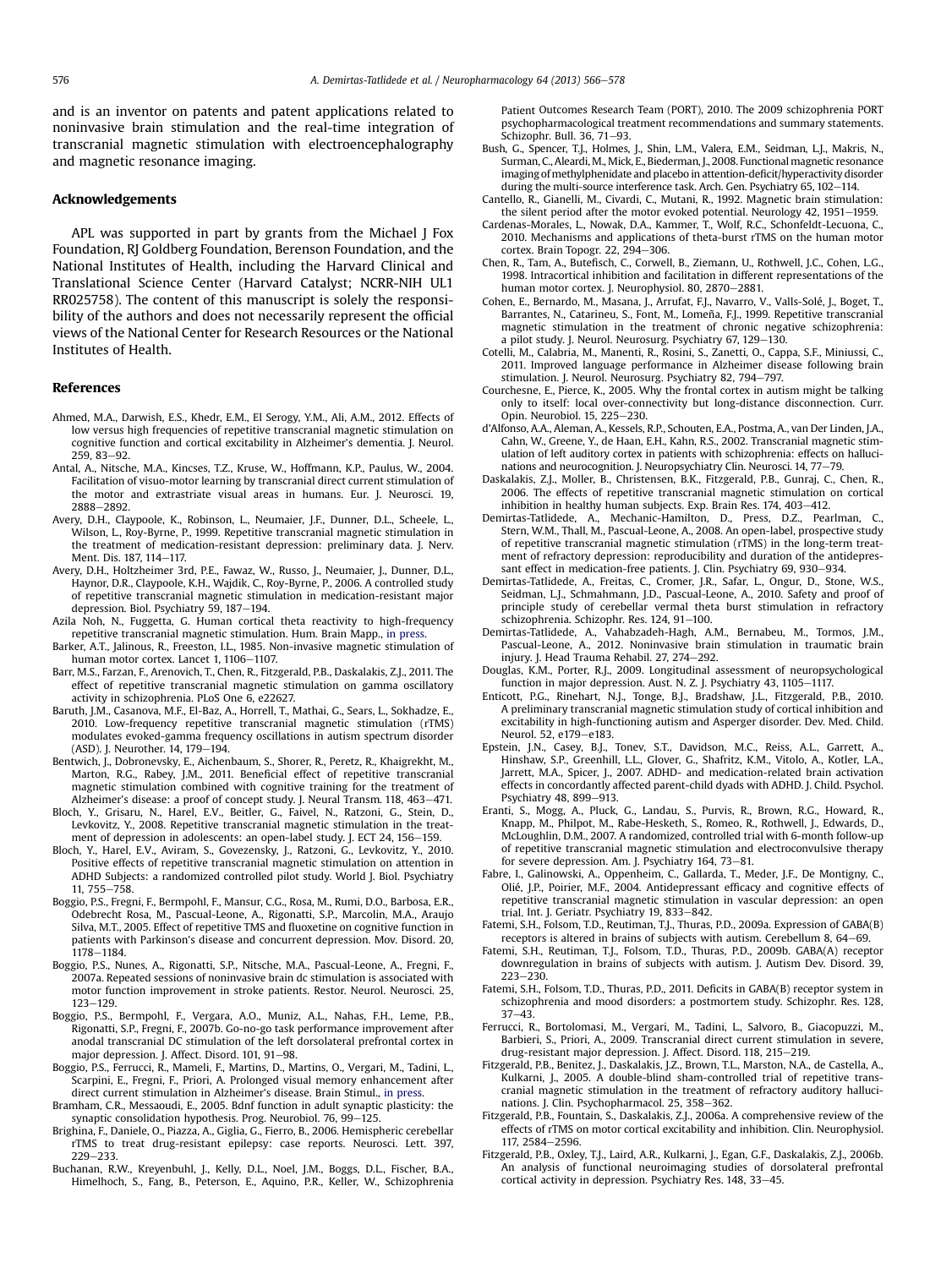- <span id="page-11-0"></span>Fitzgerald, P.B., Herring, S., Hoy, K., McQueen, S., Segrave, R., Kulkarni, J., Daskalakis, Z.J., 2008. A study of the effectiveness of bilateral transcranial magnetic stimulation in the treatment of the negative symptoms of schizophrenia. Brain Stimul. 1, 27-32.
- Fitzgerald, P.B., Hoy, K., Daskalakis, Z.J., Kulkarni, J., 2009. A randomized trial of the anti-depressant effects of low- and high-frequency transcranial magnetic stimulation in treatment-resistant depression. Depress Anxiety 26, 229–234.
- Fregni, F., Pascual-Leone, A., 2007. Technology insight: noninvasive brain stimulation in neurology-perspectives on the therapeutic potential of rTMS and tDCS. Nat. Clin. Pract. Neurol. 3, 383-393.
- Fregni, F., Boggio, P.S., Nitsche, M.A., Rigonatti, S.P., Pascual-Leone, A., 2006. Cognitive effects of repeated sessions of transcranial direct current stimulation in patients with depression. Depress Anxiety 23, 482-484.
- Freitas, C., Fregni, F., Pascual-Leone, A., 2009. Meta-analysis of the effects of repetitive transcranial magnetic stimulation (rTMS) on negative and positive symptoms in schizophrenia. Schizophr. Res.  $108, 11-24$ .
- Fuggetta, G., Pavone, E.F., Fiaschi, A., Manganotti, P., 2008. Acute modulation of cortical oscillatory activities during short trains of high-frequency repetitive transcranial magnetic stimulation of the human motor cortex: a combined EEG and TMS study. Hum. Brain Mapp.  $29.1 - 13$ .
- Gold, J.M., 2004. Cognitive deficits as treatment targets in schizophrenia. Schizophr. Res. 72, 21-28.
- Green, M.F., 1996. What are the functional consequences of neurocognitive deficits in schizophrenia? Am. J. Psychiatry 153, 321-330.
- Hallett, M., 2007. Transcranial magnetic stimulation: a primer. Neuron 55, 187-199. Harel, E.V., Zangen, A., Roth, Y., Reti, I., Braw, Y., Levkovitz, Y., 2011. H-coil repetitive transcranial magnetic stimulation for the treatment of bipolar depression: an add-on, safety and feasibility study. World J. Biol. Psychiatry 12, 119-126.
- Harel, E.V., Rabany, L., Deutsch, L., Bloch, Y., Zangen, A., Levkovitz, Y. H-coil repetitive transcranial magnetic stimulation for treatment resistant major depressive disorder: an 18-week continuation safety and feasibility study. World J. Biol. Psychiatry, [in press.](http://dx.doi.org/10.3109/15622975.2011.639802)
- Hausmann, A., Kemmler, G., Walpoth, M., Mechtcheriakov, S., Kramer-Reinstadler, K., Lechner, T., Walch, T., Deisenhammer, E.A., Kofler, M., Rupp, C.I., Hinterhuber, H., Conca, A., 2004. No benefit derived from repetitive transcranial magnetic stimulation in depression: a prospective, single centre, randomised, double blind, sham controlled "add on" trial. J. Neurol. Neurosurg. Psychiatry 75, 320-322.
- Hines, R.M., Davies, P.A., Moss, S.J., Maguire, J, 2012. Functional regulation of GABA(A) receptors in nervous system pathologies. Curr. Opin. Neurobiol. 22, 552-558.
- Holtzheimer 3rd, P.E., McDonald, W.M., Mufti, M., Kelley, M.E., Quinn, S., Corso, G., Epstein, C.M., 2010. Accelerated repetitive transcranial magnetic stimulation for treatment-resistant depression. Depress Anxiety 27, 960-963.
- Hoogendam, J.M., Ramakers, G.M., Di Lazzaro, V., 2009. Physiology of repetitive transcranial magnetic stimulation of the human brain. Brain Stimul. 3, 95-118.
- Hoppenbrouwers, S.S., Schutter, D.J., Fitzgerald, P.B., Chen, R., Daskalakis, Z.J., 2008. The role of the cerebellum in the pathophysiology and treatment of neuropsychiatric disorders: a review. Brain Res. Rev. 59, 185-200.
- Höppner, J., Schulz, M., Irmisch, G., Mau, R., Schläfke, D., Richter, J., 2003. Antidepressant efficacy of two different rTMS procedures. High frequency over left versus low frequency over right prefrontal cortex compared with sham stimulation. Eur. Arch. Psychiatry Clin. Neurosci. 253, 103-109.
- Huang, Y.Z., Edwards, M.J., Rounis, E., Bhatia, K.P., Rothwell, J.C., 2005. Theta burst stimulation of the human motor cortex. Neuron 45, 201-206.
- Huang, Y.Z., Chen, R.S., Rothwell, J.C., Wen, H.Y., 2007. The after-effect of human theta burst stimulation is NMDA receptor dependent. Clin. Neurophysiol. 118, 1028-1032.
- Huber, T.J., Schneider, U., Rollnik, J., 2003. Gender differences in the effect of repetitive transcranial magnetic stimulation in schizophrenia. Psychiatry Res. 120, 103-105.
- Janicak, P.G., O'Reardon, J.P., Sampson, S.M., Husain, M.M., Lisanby, S.H., Rado, J.T., Heart, K.L., Demitrack, M.A., 2008. Transcranial magnetic stimulation in the treatment of major depressive disorder: a comprehensive summary of safety experience from acute exposure, extended exposure, and during reintroduction treatment. J. Clin. Psychiatry 69, 222-232.
- Januel, D., Dumortier, G., Verdon, C.M., Stamatiadis, L., Saba, G., Cabaret, W., Benadhira, R., Rocamora, J.F., Braha, S., Kalalou, K., Vicaut, P.E., Fermanian, J., 2006. A double-blind sham controlled study of right prefrontal repetitive transcranial magnetic stimulation (rTMS): therapeutic and cognitive effect in medication free unipolar depression during 4 weeks. Prog. Neuropsychopharmacol. Biol. Psychiatry 30, 126-130.
- Jorge, R.E., Robinson, R.G., Tateno, A., Narushima, K., Acion, L., Moser, D., Arndt, S., Chemerinski, E., 2004. Repetitive transcranial magnetic stimulation as treatment of poststroke depression: a preliminary study. Biol. Psychiatry 55, 398-405.
- Kleim, J.A., Chan, S., Pringle, E., Schallert, K., Procaccio, V., Jimenez, R., Cramer, S.C., 2006. BDNF val66met polymorphism is associated with modified experiencedependent plasticity in human motor cortex. Nat. Neurosci. 9, 735-737.
- Kobayashi, M., Pascual-Leone, A., 2003. Transcranial magnetic stimulation in neurology. Lancet Neurol. 2, 145-156.
- Konrad, K., Eickhoff, S.B., 2010. Is the ADHD brain wired differently? A review on structural and functional connectivity in attention deficit hyperactivity disorder. Hum. Brain Mapp. 31, 904-916.
- Kujirai, T., Caramia, M.D., Rothwell, J.C., Day, B.L., Thompson, P.D., Ferbert, A., Wroe, S., Asselman, P., Marsden, C.D., 1993. Corticocortical inhibition in human motor cortex. J. Physiol.  $471, 501-519$ .
- Kuroda, Y., Motohashi, N., Ito, H., Ito, S., Takano, A., Nishikawa, T., Suhara, T., 2006. Effects of repetitive transcranial magnetic stimulation on [11C]raclopride binding and cognitive function in patients with depression. I. Affect. Disord.  $95, 35-42$ .
- Levkovitz, Y., Rabany, L., Harel, E.V., Zangen, A., 2011. Deep transcranial magnetic stimulation add-on for treatment of negative symptoms and cognitive deficits of schizophrenia: a feasibility study. Int. J. Neuropsychopharmacol. 14, 991-996.
- Lewis, D.A., Hashimoto, T., Volk, D.W., 2005. Cortical inhibitory neurons and schizophrenia. Nat. Rev. Neurosci. 6, 312–324.
- Leyman, L., De Raedt, R., Vanderhasselt, M.A., Baeken, C., 2011. Effects of repetitive transcranial magnetic stimulation of the dorsolateral prefrontal cortex on the attentional processing of emotional information in major depression: a pilot study. Psychiatry Res. 185, 102-107.
- Liebetanz, D., Nitsche, M.A., Tergau, F., Paulus, W., 2002. Pharmacological approach to the mechanisms of transcranial dc-stimulation-induced after-effects of human motor cortex excitability. Brain 125, 2238-2247.
- Lindenberg, R., Renga, V., Zhu, L.L., Nair, D., Schlaug, G., 2010. Bihemispheric brain stimulation facilitates motor recovery in chronic stroke patients. Neurology 75, 2176-2184.
- Little, J.T., Kimbrell, T.A., Wassermann, E.M., Grafman, J., Figueras, S., Dunn, R.T., Danielson, A., Repella, J., Huggins, T., George,M.S., Post, R.M., 2000. Cognitive effects of 1- and 20-hertz repetitive transcranial magnetic stimulation in depression: preliminary report. Neuropsychiatry Neuropsychol. Behav. Neurol. 13, 119-124.
- Loo, C., Sachdev, P., Elsayed, H., McDarmont, B., Mitchell, P., Wilkinson, M., Parker, G., Gandevia, S., 2001. Effects of a 2- to 4-week course of repetitive transcranial magnetic stimulation (rTMS) on neuropsychologic functioning, electroencephalogram, and auditory threshold in depressed patients. Biol. Psychiatry 49, 615–623.
- Loo, C.K., Mitchell, P.B., Croker, V.M., Malhi, G.S., Wen, W., Gandevia, S.C., Sachdev, P.S., 2003. Double-blind controlled investigation of bilateral prefrontal transcranial magnetic stimulation for the treatment of resistant major depression. Psychol. Med. 33, 33-40.
- Loo, C.K., Sachdev, P., Martin, D., Pigot, M., Alonzo, A., Malhi, G.S., Lagopoulos, J., Mitchell, P., 2010. A double-blind, sham-controlled trial of transcranial direct current stimulation for the treatment of depression. Int. J. Neuropsychopharmacol. 13, 61-69.
- Loo, C.K., Alonzo, A., Martin, D., Mitchell, P.B., Galvez, V., Sachdev, P., 2012. Transcranial direct current stimulation for depression: 3-week, randomised, shamcontrolled trial. Br. J. Psychiatry 200, 52-59.
- Luchetti, S., Huitinga, I., Swaab, D.F., 2011a. Neurosteroid and GABA-A receptor alterations in Alzheimer's disease, Parkinson's disease and multiple sclerosis. Neuroscience 191, 6-21.
- Luchetti, S., Bossers, K., Van de Bilt, S., Agrapart, V., Morales, R.R., Frajese, G.V., Swaab, D.F., 2011b. Neurosteroid biosynthetic pathways changes in prefrontal cortex in Alzheimer's disease. Neurobiol. Aging 32, 1964-1976.
- Machii, K., Cohen, D., Ramos-Estebanez, C., Pascual-Leone, A., 2006. Safety of rTMS to non-motor cortical areas in healthy participant and patients. Clin. Neurophysiol. 117, 455-471.
- Marín, O., 2012. Interneuron dysfunction in psychiatric disorders. Nat. Rev. Neurosci. 13, 107-120.
- Martis, B., Alam, D., Dowd, S.M., Hill, S.K., Sharma, R.P., Rosen, C., Pliskin, N., Martin, E., Carson, V., Janicak, P.G., 2003. Neurocognitive effects of repetitive transcranial magnetic stimulation in severe major depression. Clin. Neurophysiol. 114, 1125-1132.
- McLoughlin, D.M., Mogg, A., Eranti, S., Pluck, G., Purvis, R., Edwards, D., Landau, S., Brown, R., Rabe-Heskith, S., Howard, R., Philpot, M., Rothwell, J., Romeo, R., Knapp, M., 2007. The clinical effectiveness and cost of repetitive transcranial magnetic stimulation versus electroconvulsive therapy in severe depression: a multicentre pragmatic randomised controlled trial and economic analysis. Health Technol. Assess. 11, 1-54.
- Mesulam, M.M., 2000a. Behavioral neuroanatomy: large-scale networks, association cortex, frontal syndromes, the limbic system, and hemispheric specializations. In: Mesulam, M.M. (Ed.), Principles of Behavioral and Cognitive Neurology, second ed. Oxford University Press, New York, pp. 1-120.
- Mesulam, M.M., 2000b. A plasticity-based theory of the pathogenesis of Alzheimer's disease. Ann. N. Y. Acad. Sci. 924, 42-52.
- Miniussi, C., Cappa, S.F., Cohen, L.G., Floel, A., Fregni, F., Nitsche, M.A., Oliveri, M., Pascual-Leone, A., Paulus, W., Priori, A., Walsh, V., 2008. Efficacy of repetitive transcranial magnetic stimulation/transcranial direct current stimulation in cognitive neurorehabilitation. Brain Stimul. 1, 326-336.
- Mittrach, M., Thünker, J., Winterer, G., Agelink, M.W., Regenbrecht, G., Arends, M., Mobascher, A., Kim, S.J., Wölwer, W., Brinkmeyer, J., Gaebel, W., Cordes, J., 2010. The tolerability of rTMS treatment in schizophrenia with respect to cognitive function. Pharmacopsychiatry 43, 110-117.
- Mogg, A., Purvis, R., Eranti, S., Contell, F., Taylor, J.P., Nicholson, T., Brown, R.G., McLoughlin, D.M., 2007. Repetitive transcranial magnetic stimulation for negative symptoms of schizophrenia: a randomized controlled pilot study. Schizophr. Res. 93, 221-228.
- Mogg, A., Pluck, G., Eranti, S.V., Landau, S., Purvis, R., Brown, R.G., Curtis, V., Howard, R., Philpot, M., McLoughlin, D.M., 2008. A randomized controlled trial with 4-month follow-up of adjunctive repetitive transcranial magnetic stimulation of the left prefrontal cortex for depression. Psychol. Med. 38, 323-333.
- Möhler, H., 2012. The GABA system in anxiety and depression and its therapeutic potential. Neuropharmacology 62, 42–53.
- Moser, D.J., Jorge, R.E., Manes, F., Paradiso, S., Benjamin, M.L., Robinson, R.G., 2002. Improved executive functioning following repetitive transcranial magnetic stimulation. Neurology 58, 1288-1290.
- Mosimann, U.P., Schmitt, W., Greenberg, B.D., Kosel, M., Müri, R.M., Berkhoff, M., Hess, C.W., Fisch, H.U., Schlaepfer, T.E., 2004. Repetitive transcranial magnetic